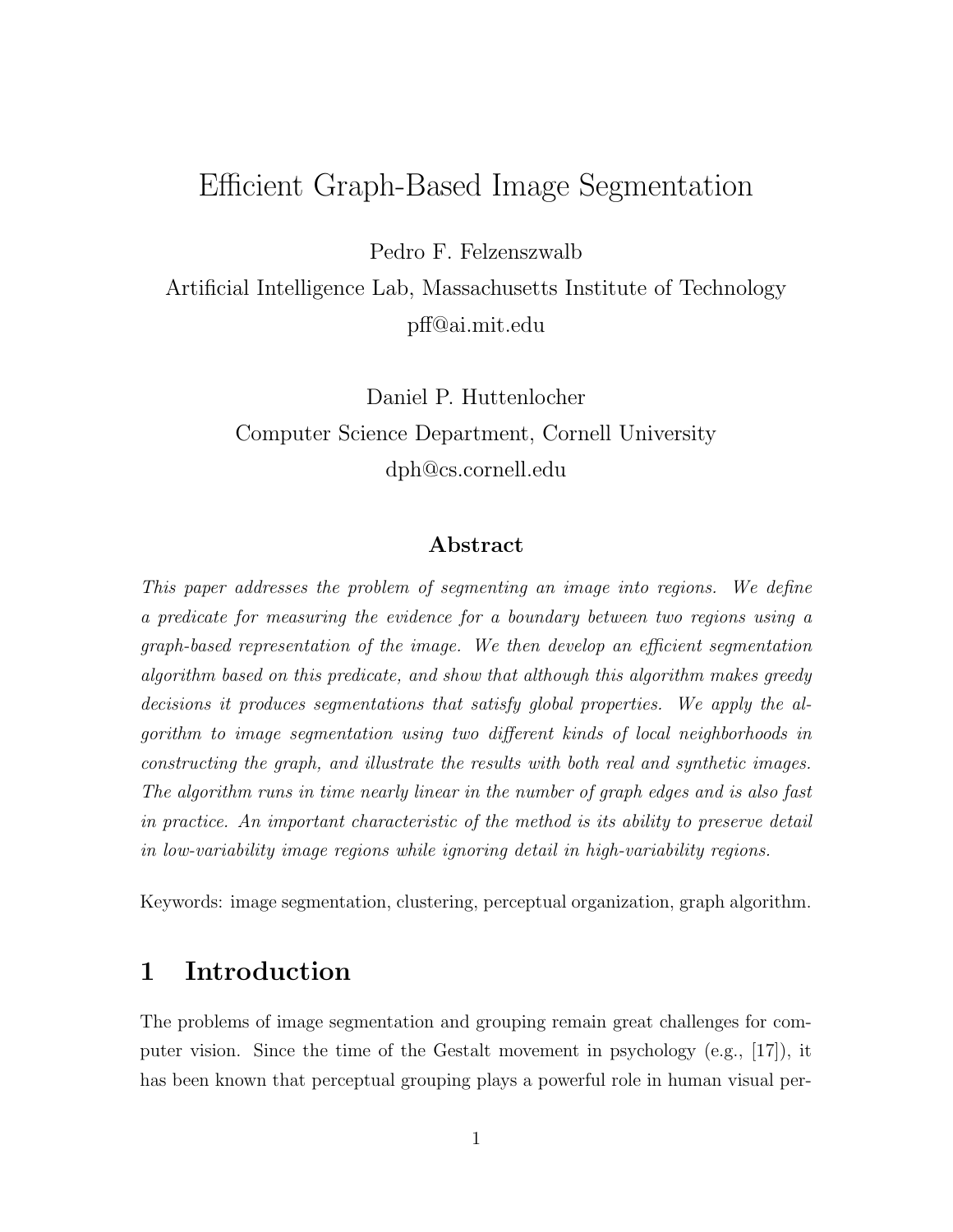ception. A wide range of computational vision problems could in principle make good use of segmented images, were such segmentations reliably and efficiently computable. For instance intermediate-level vision problems such as stereo and motion estimation require an appropriate region of support for correspondence operations. Spatially non-uniform regions of support can be identified using segmentation techniques. Higher-level problems such as recognition and image indexing can also make use of segmentation results in matching, to address problems such as figure-ground separation and recognition by parts.

Our goal is to develop computational approaches to image segmentation that are broadly useful, much in the way that other low-level techniques such as edge detection are used in a wide range of computer vision tasks. In order to achieve such broad utility, we believe it is important that a segmentation method have the following properties:

- 1. Capture perceptually important groupings or regions, which often reflect global aspects of the image. Two central issues are to provide precise characterizations of what is perceptually important, and to be able to specify what a given segmentation technique does. We believe that there should be precise definitions of the properties of a resulting segmentation, in order to better understand the method as well as to facilitate the comparison of different approaches.
- 2. Be highly efficient, running in time nearly linear in the number of image pixels. In order to be of practical use, we believe that segmentation methods should run at speeds similar to edge detection or other low-level visual processing techniques, meaning nearly linear time and with low constant factors. For example, a segmentation technique that runs at several frames per second can be used in video processing applications.

While the past few years have seen considerable progress in eigenvector-based methods of image segmentation (e.g., [14, 16]), these methods are too slow to be practical for many applications. In contrast, the method described in this paper has been used in large-scale image database applications as described in [13]. While there are other approaches to image segmentation that are highly efficient, these methods generally fail to capture perceptually important non-local properties of an image as discussed below. The segmentation technique developed here both captures certain perceptually important non-local image characteristics and is computationally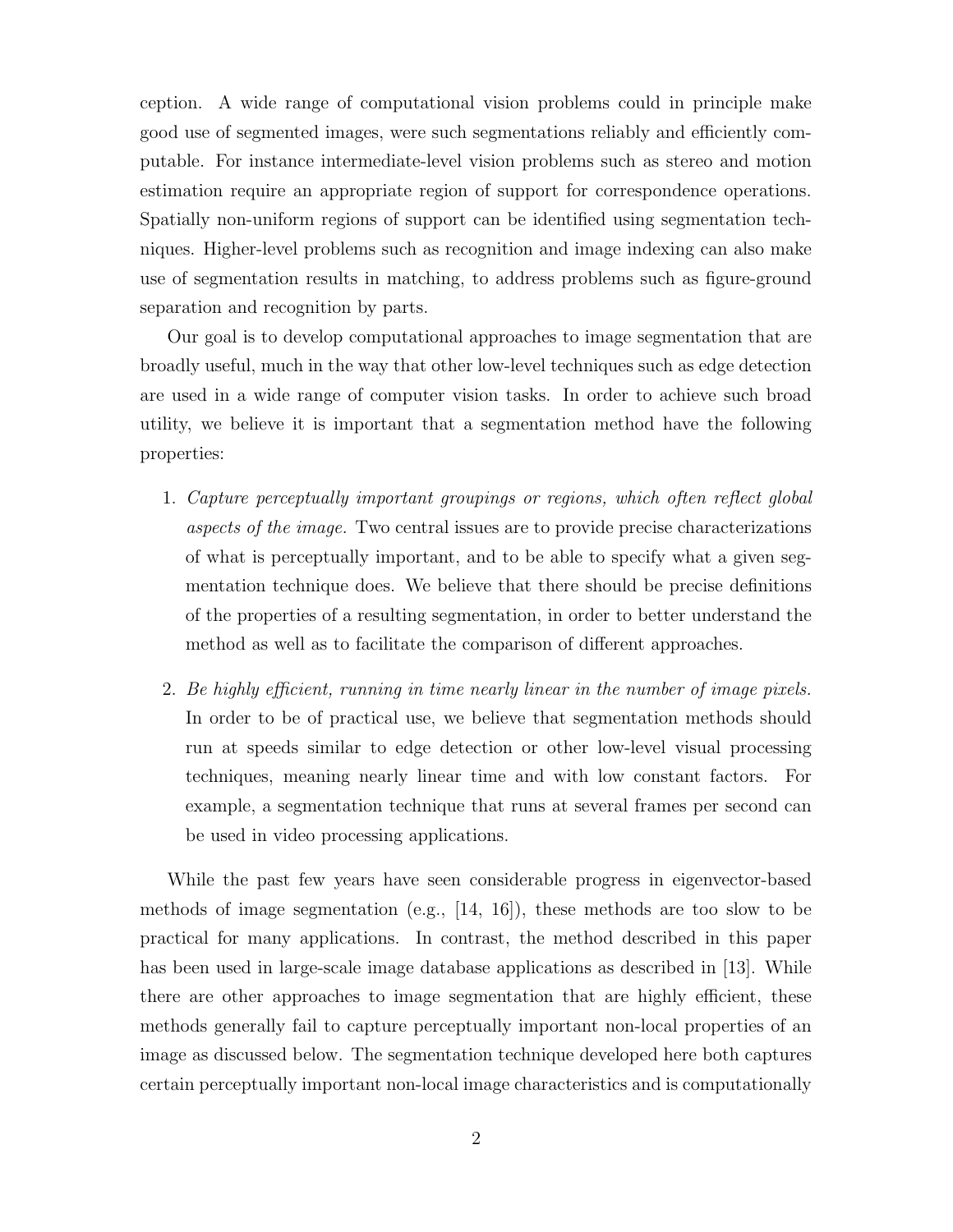efficient – running in  $O(n \log n)$  time for n image pixels and with low constant factors, and can run in practice at video rates.

As with certain classical clustering methods [15, 19], our method is based on selecting edges from a graph, where each pixel corresponds to a node in the graph, and certain neighboring pixels are connected by undirected edges. Weights on each edge measure the dissimilarity between pixels. However, unlike the classical methods, our technique adaptively adjusts the segmentation criterion based on the degree of variability in neighboring regions of the image. This results in a method that, while making greedy decisions, can be shown to obey certain non-obvious global properties. We also show that other adaptive criteria, closely related to the one developed here, result in problems that are computationally difficult (NP hard).

We now turn to a simple synthetic example illustrating some of the non-local image characteristics captured by our segmentation method. Consider the image shown in the top left of Figure 1. Most people will say that this image has three distinct regions: a rectangular-shaped intensity ramp in the left half, a constant intensity region with a hole on the right half, and a high-variability rectangular region inside the constant region. This example illustrates some perceptually important properties that we believe should be captured by a segmentation algorithm. First, widely varying intensities should not alone be judged as evidence for multiple regions. Such wide variation in intensities occurs both in the ramp on the left and in the high variability region on the right. Thus it is not adequate to assume that regions have nearly constant or slowly varying intensities.

A second perceptually important aspect of the example in Figure 1 is that the three meaningful regions cannot be obtained using purely local decision criteria. This is because the intensity difference across the boundary between the ramp and the constant region is actually smaller than many of the intensity differences within the high variability region. Thus, in order to segment such an image, some kind of adaptive or non-local criterion must be used.

The method that we introduce in Section 3.1 measures the evidence for a boundary between two regions by comparing two quantities: one based on intensity differences across the boundary, and the other based on intensity differences between neighboring pixels within each region. Intuitively, the intensity differences across the boundary of two regions are perceptually important if they are large relative to the intensity differences inside at least one of the regions. We develop a simple algorithm which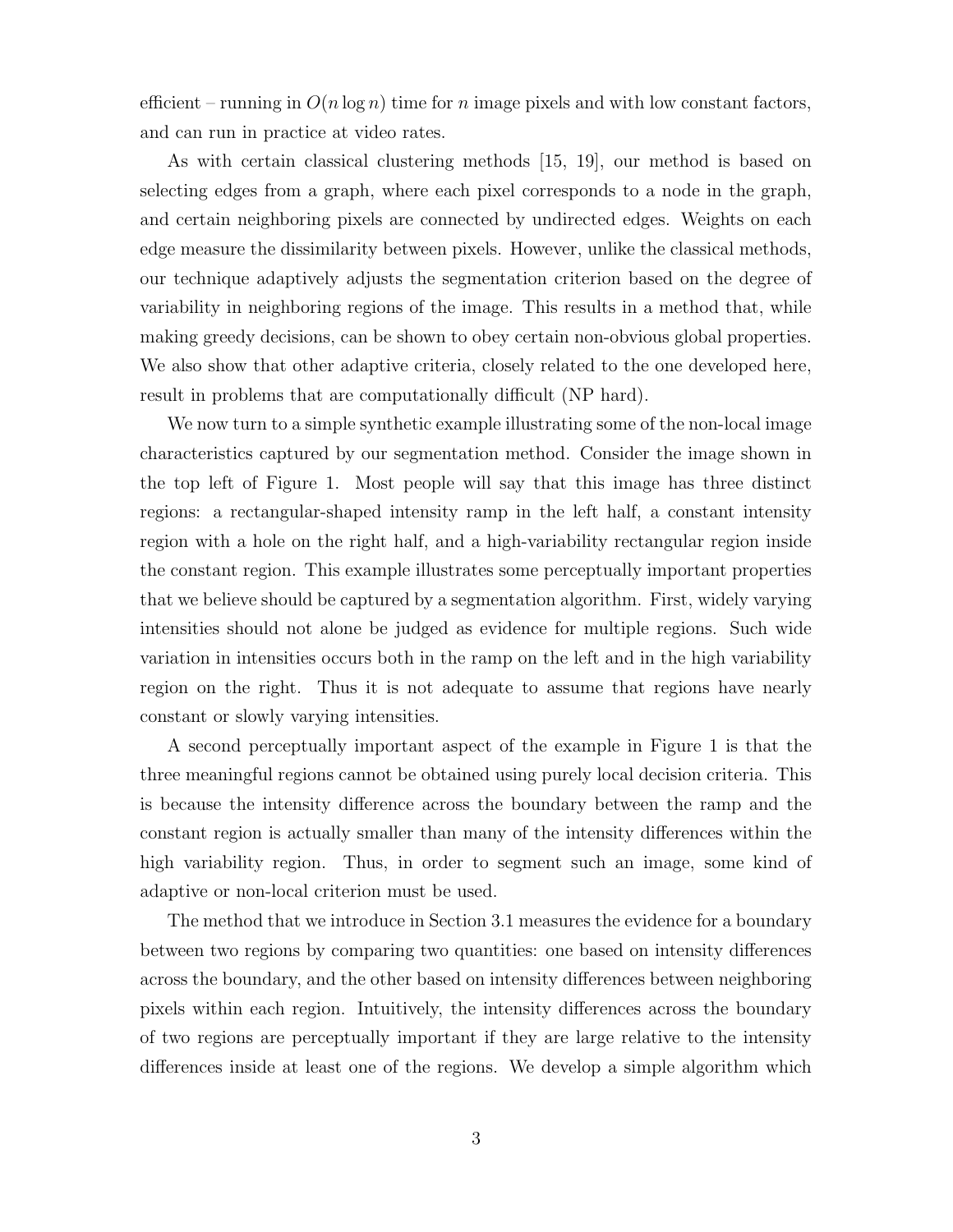

Figure 1: A synthetic image with three perceptually distinct regions, and the three largest regions found by our segmentation method (image  $320 \times 240$  pixels; algorithm parameters  $\sigma = 0.8$ ,  $k = 300$ , see Section 5 for an explanation of the parameters).

computes segmentations using this idea. The remaining parts of Figure 1 show the three largest regions found by our algorithm. Although this method makes greedy decisions, it produces results that capture certain global properties which are derived below and whose consequences are illustrated by the example in Figure 1. The method also runs in a small fraction of a second for the  $320 \times 240$  image in the example.

The organization of this paper is as follows. In the next Section we discuss some related work, including both classical formulations of segmentation and recent graphbased methods. In Section 3 we consider a particular graph-based formulation of the segmentation problem and define a pairwise region comparison predicate. Then in Section 4 we present an algorithm for efficiently segmenting an image using this predicate, and derive some global properties that it obeys even though it is a greedy algorithm. In Section 5 we show results for a number of images using the image grid to construct a graph-based representation of the image data. Then in Section 6 we illustrate the method using more general graphs, but where the number of edges is still linear in the number of pixels. Using this latter approach yields results that capture high-level scene properties such as extracting a flower bed as a single region, while still preserving fine detail in other portions of the image. In the Appendix we show that a straightforward generalization of the region comparison predicate presented in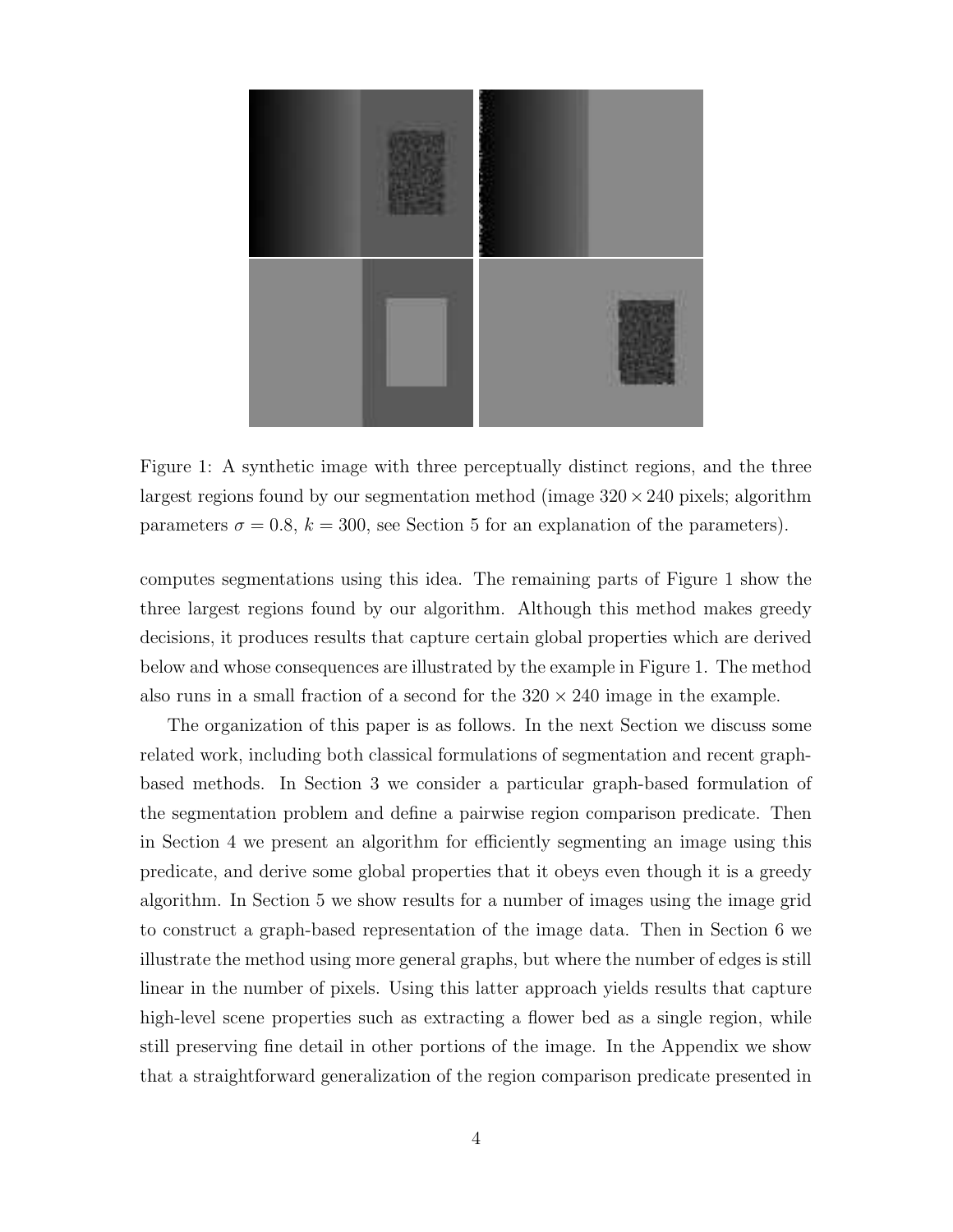Section 3 makes the problem of finding a good segmentation NP-hard.

# 2 Related Work

There is a large literature on segmentation and clustering, dating back over 30 years, with applications in many areas other than computer vision (cf. [9]). In this section we briefly consider some of the related work that is most relevant to our approach: early graph-based methods (e.g.,  $[15, 19]$ ), region merging techniques (e.g.,  $[5, 11]$ ), techniques based on mapping image pixels to some feature space (e.g., [3, 4]) and more recent formulations in terms of graph cuts (e.g., [14, 18]) and spectral methods  $(e.g., [16]).$ 

Graph-based image segmentation techniques generally represent the problem in terms of a graph  $G = (V, E)$  where each node  $v_i \in V$  corresponds to a pixel in the image, and the edges in  $E$  connect certain pairs of neighboring pixels. A weight is associated with each edge based on some property of the pixels that it connects, such as their image intensities. Depending on the method, there may or may not be an edge connecting each pair of vertices. The earliest graph-based methods use fixed thresholds and local measures in computing a segmentation. The work of Zahn [19] presents a segmentation method based on the minimum spanning tree (MST) of the graph. This method has been applied both to point clustering and to image segmentation. For image segmentation the edge weights in the graph are based on the differences between pixel intensities, whereas for point clustering the weights are based on distances between points.

The segmentation criterion in Zahn's method is to break MST edges with large weights. The inadequacy of simply breaking large edges, however, is illustrated by the example in Figure 1. As mentioned in the introduction, differences between pixels within the high variability region can be larger than those between the ramp and the constant region. Thus, depending on the threshold, simply breaking large weight edges would either result in the high variability region being split into multiple regions, or would merge the ramp and the constant region together. The algorithm proposed by Urquhart [15] attempts to address this shortcoming by normalizing the weight of an edge using the smallest weight incident on the vertices touching that edge. When applied to image segmentation problems, however, this is not enough to provide a reasonable adaptive segmentation criterion. For example, many pixels in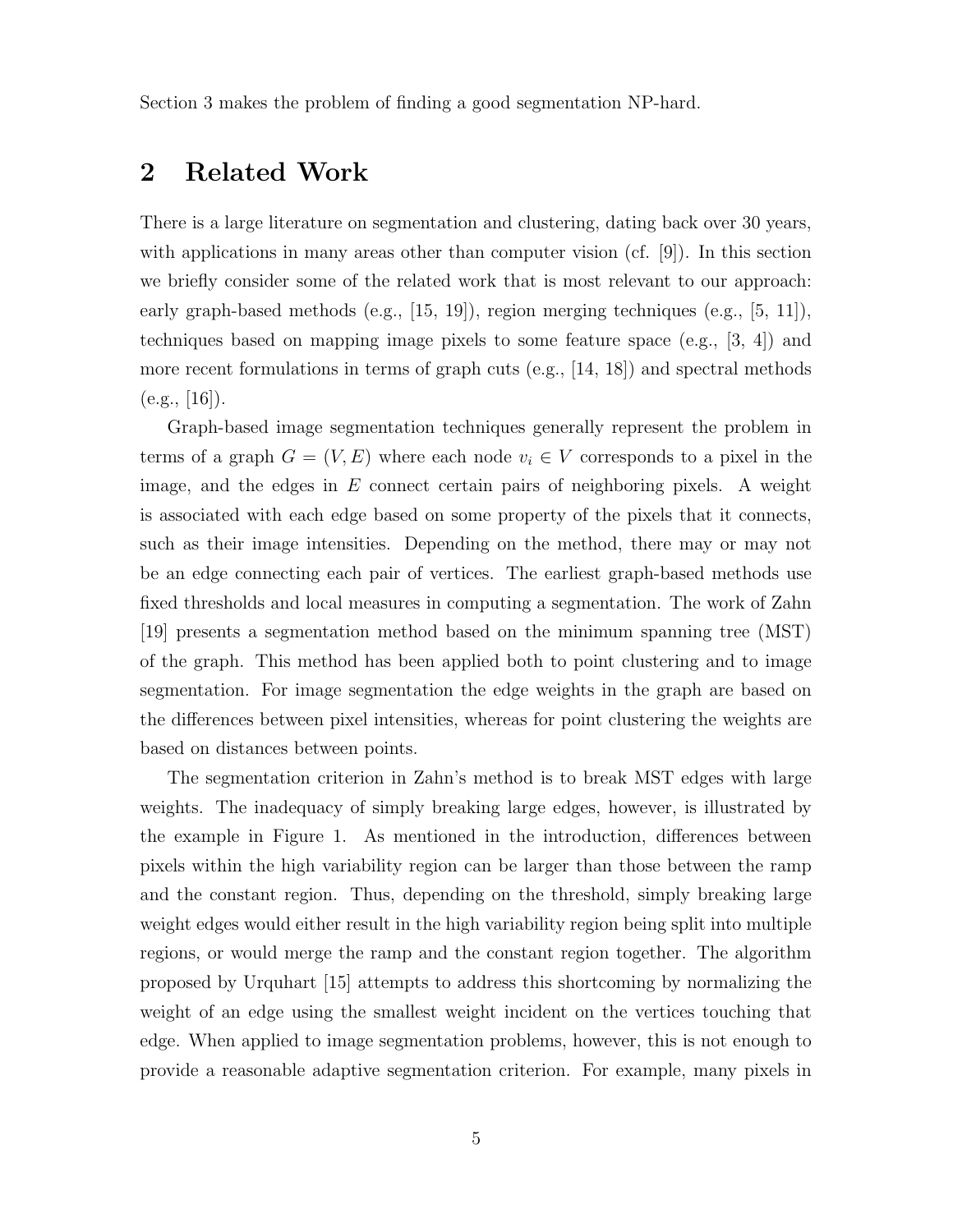the high variability region of Figure 1 have some neighbor that is highly similar.

Another early approach to image segmentation is that of splitting and merging regions according to how well each region fits some uniformity criterion (e.g., [5, 11]). Generally these uniformity criteria obey a subset property, such that when a uniformity predicate  $U(A)$  is true for some region A then  $U(B)$  is also true for any  $B \subset A$ . Usually such criteria are aimed at finding either uniform intensity or uniform gradient regions. No region uniformity criterion that has been proposed to date could be used to correctly segment the example in Figure 1, due to the high variation region. Either this region would be split into pieces, or it would be merged with the surrounding area.

A number of approaches to segmentation are based on finding compact clusters in some feature space (cf.  $[3, 9]$ ). These approaches generally assume that the image is piecewise constant, because searching for pixels that are all close together in some feature space implicitly requires that the pixels be alike (e.g., similar color). A recent technique using feature space clustering [4] first transforms the data by smoothing it in a way that preserves boundaries between regions. This smoothing operation has the overall effect of bringing points in a cluster closer together. The method then finds clusters by dilating each point with a hypersphere of some fixed radius, and finding connected components of the dilated points. This technique for finding clusters does not require all the points in a cluster to lie within any fixed distance. The technique is actually closely related to the region comparison predicate that we introduce in Section 3.1, which can be viewed as an adaptive way of selecting an appropriate dilation radius. We return to this issue in Section 6.

Finally we briefly consider a class of segmentation methods based on finding minimum cuts in a graph, where the cut criterion is designed in order to minimize the similarity between pixels that are being split. Work by Wu and Leahy [18] introduced such a cut criterion, but it was biased toward finding small components. This bias was addressed with the normalized cut criterion developed by Shi and Malik [14], which takes into account self-similarity of regions. These cut-based approaches to segmentation capture non-local properties of the image, in contrast with the early graph-based methods. However, they provide only a characterization of each cut rather than of the final segmentation.

The normalized cut criterion provides a significant advance over the previous work in [18], both from a theoretical and practical point of view (the resulting segmenta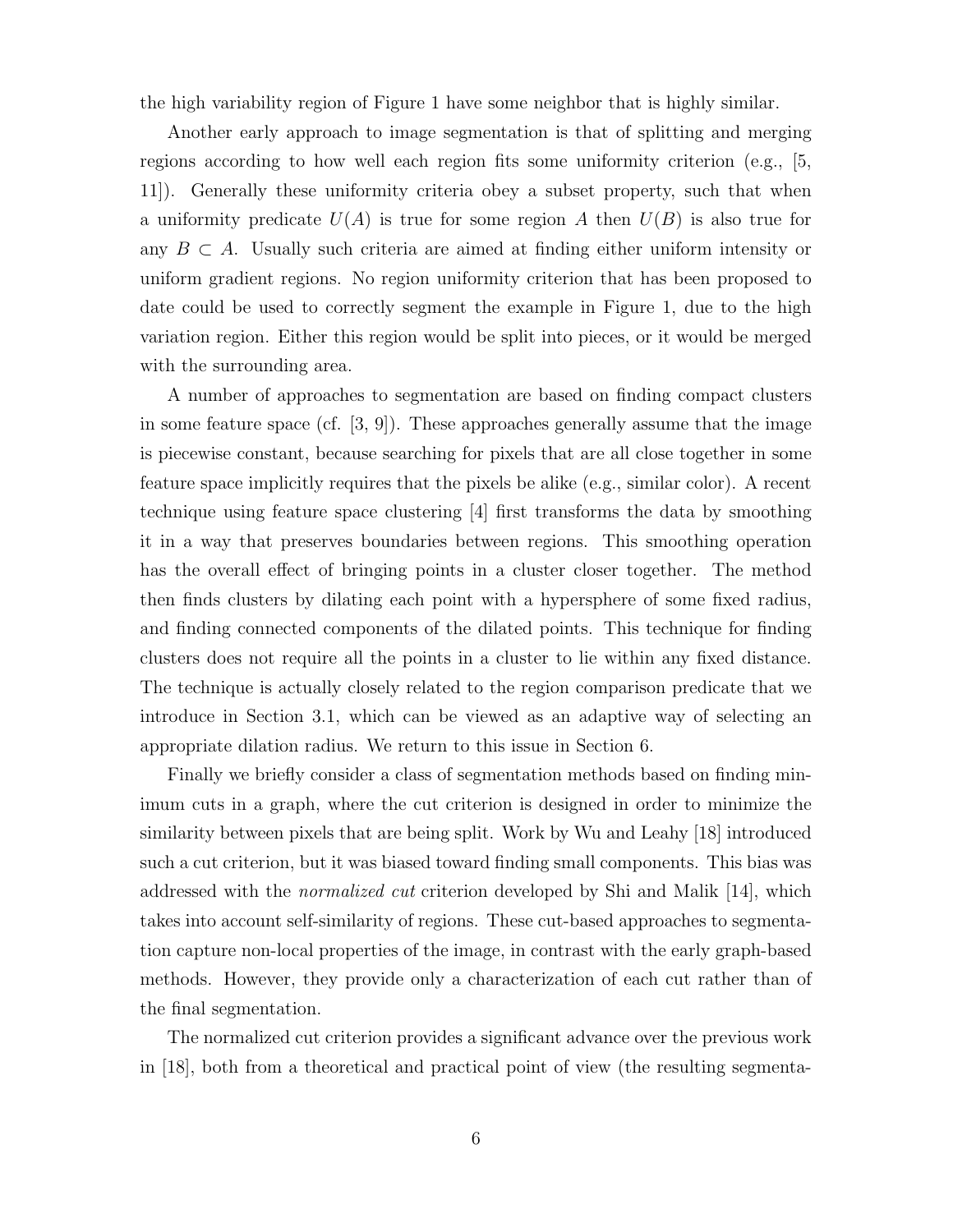tions capture intuitively salient parts of an image). However, the normalized cut criterion also yields an NP-hard computational problem. While Shi and Malik develop approximation methods for computing the minimum normalized cut, the error in these approximations is not well understood. In practice these approximations are still fairly hard to compute, limiting the method to relatively small images or requiring computation times of several minutes. Recently Weiss [16] has shown how the eigenvector-based approximations developed by Shi and Malik relate to more standard spectral partitioning methods on graphs. However, all such methods are too slow for many practical applications.

An alternative to the graph cut approach is to look for cycles in a graph embedded in the image plane. For example in [10] the quality of each cycle is normalized in a way that is closely related to the normalized cuts approach.

# 3 Graph-Based Segmentation

We take a graph-based approach to segmentation. Let  $G = (V, E)$  be an undirected graph with vertices  $v_i \in V$ , the set of elements to be segmented, and edges  $(v_i, v_j) \in E$  corresponding to pairs of neighboring vertices. Each edge  $(v_i, v_j) \in E$  has a corresponding weight  $w((v_i, v_j))$ , which is a non-negative measure of the dissimilarity between neighboring elements  $v_i$  and  $v_j$ . In the case of image segmentation, the elements in  $V$  are pixels and the weight of an edge is some measure of the dissimilarity between the two pixels connected by that edge (e.g., the difference in intensity, color, motion, location or some other local attribute). In Sections 5 and 6 we consider particular edge sets and weight functions for image segmentation. However, the formulation here is independent of these definitions.

In the graph-based approach, a segmentation  $S$  is a partition of  $V$  into components such that each component (or region)  $C \in S$  corresponds to a connected component in a graph  $G' = (V, E')$ , where  $E' \subseteq E$ . In other words, any segmentation is induced by a subset of the edges in  $E$ . There are different ways to measure the quality of a segmentation but in general we want the elements in a component to be similar, and elements in different components to be dissimilar. This means that edges between two vertices in the same component should have relatively low weights, and edges between vertices in different components should have higher weights.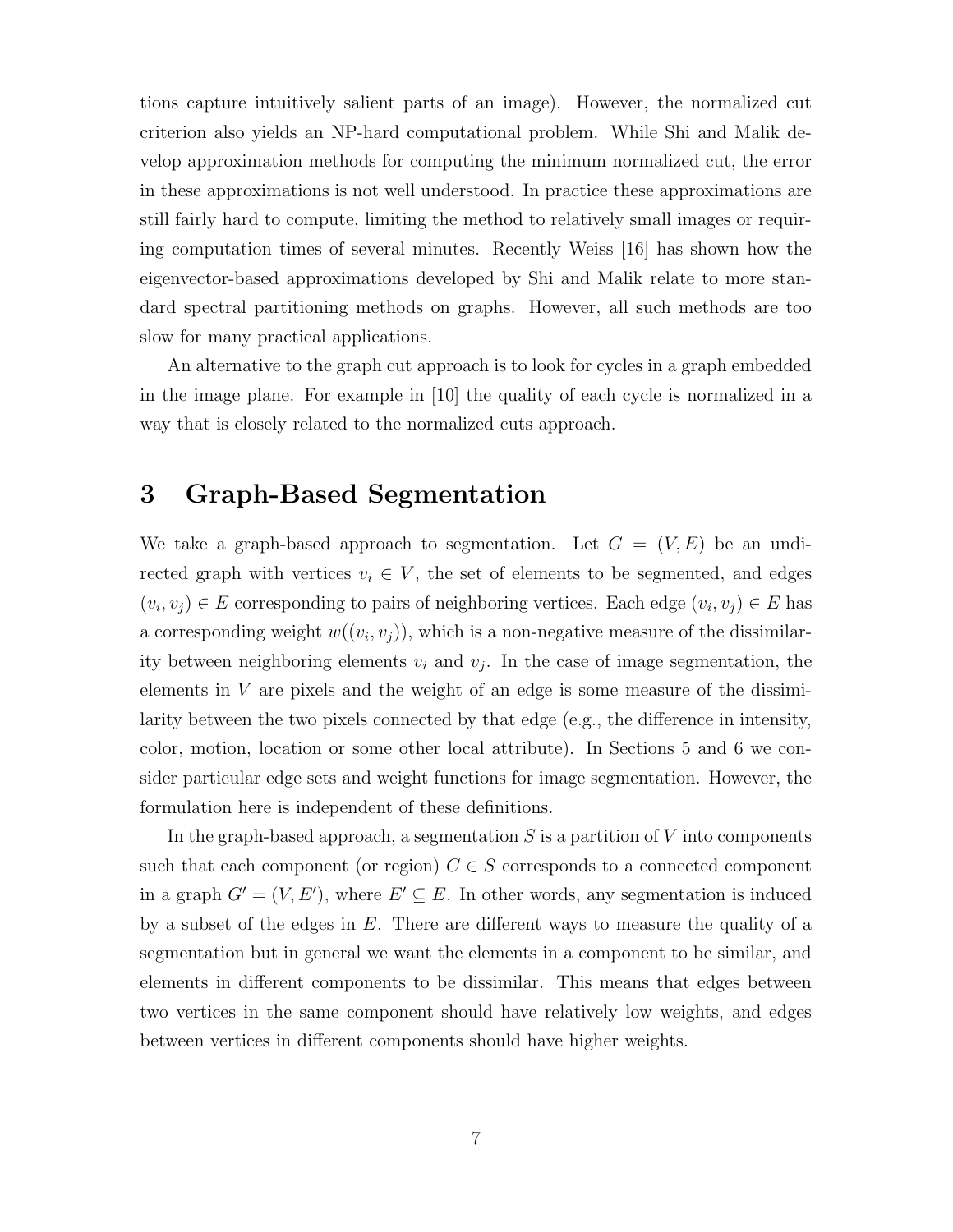### 3.1 Pairwise Region Comparison Predicate

In this section we define a predicate,  $D$ , for evaluating whether or not there is evidence for a boundary between two components in a segmentation (two regions of an image). This predicate is based on measuring the dissimilarity between elements along the boundary of the two components relative to a measure of the dissimilarity among neighboring elements within each of the two components. The resulting predicate compares the inter-component differences to the within component differences and is thereby adaptive with respect to the local characteristics of the data.

We define the *internal difference* of a component  $C \subseteq V$  to be the largest weight in the minimum spanning tree of the component,  $MST(C, E)$ . That is,

$$
Int(C) = \max_{e \in MST(C,E)} w(e) . \tag{1}
$$

One intuition underlying this measure is that a given component  $C$  only remains connected when edges of weight at least  $Int(C)$  are considered.

We define the *difference between* two components  $C_1, C_2 \subseteq V$  to be the minimum weight edge connecting the two components. That is,

$$
Diff(C_1, C_2) = \min_{v_i \in C_1, v_j \in C_2, (v_i, v_j) \in E} w((v_i, v_j)).
$$
\n(2)

If there is no edge connecting  $C_1$  and  $C_2$  we let  $Dif(C_1, C_2) = \infty$ . This measure of difference could in principle be problematic, because it reflects only the *smallest* edge weight between two components. In practice we have found that the measure works quite well in spite of this apparent limitation. Moreover, changing the definition to use the median weight, or some other quantile, in order to make it more robust to outliers, makes the problem of finding a good segmentation NP-hard, as discussed in the Appendix. Thus a small change to the segmentation criterion vastly changes the difficulty of the problem.

The region comparison predicate evaluates if there is evidence for a boundary between a pair or components by checking if the difference between the components,  $Diff(C_1, C_2)$ , is large relative to the internal difference within at least one of the components,  $Int(C_1)$  and  $Int(C_2)$ . A threshold function is used to control the degree to which the difference between components must be larger than minimum internal difference. We define the pairwise comparison predicate as,

$$
D(C_1, C_2) = \begin{cases} \text{true} & \text{if } Dif(C_1, C_2) > MInt(C_1, C_2) \\ \text{false} & \text{otherwise} \end{cases}
$$
 (3)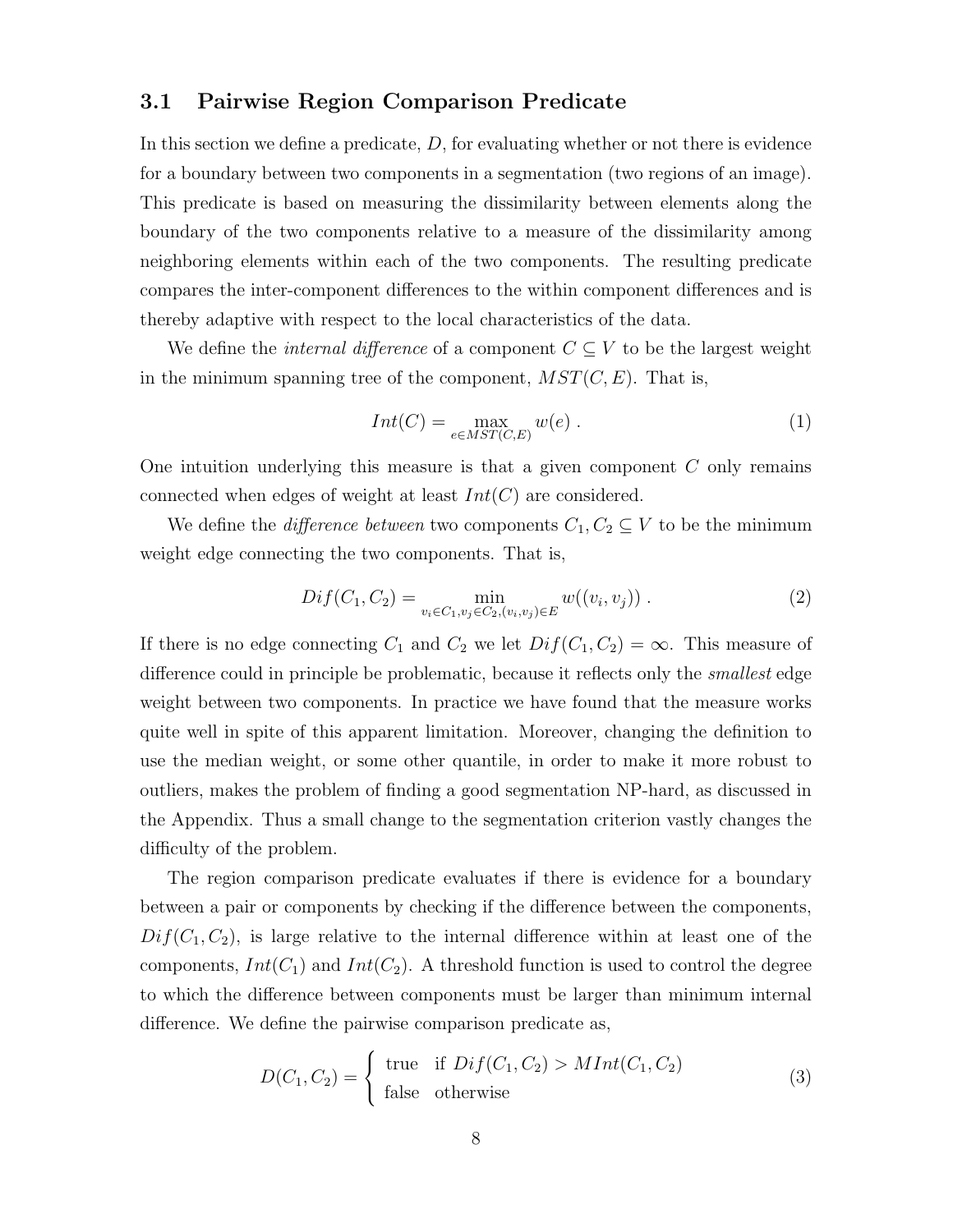where the minimum internal difference,  $MInt$ , is defined as,

$$
MInt(C_1, C_2) = \min(Int(C_1) + \tau(C_1), Int(C_2) + \tau(C_2)).
$$
\n(4)

The threshold function  $\tau$  controls the degree to which the difference between two components must be greater than their internal differences in order for there to be evidence of a boundary between them (D to be true). For small components,  $Int(C)$ is not a good estimate of the local characteristics of the data. In the extreme case, when  $|C| = 1$ ,  $Int(C) = 0$ . Therefore, we use a threshold function based on the size of the component,

$$
\tau(C) = k / |C| \tag{5}
$$

where  $|C|$  denotes the size of C, and k is some constant parameter. That is, for small components we require stronger evidence for a boundary. In practice  $k$  sets a scale of observation, in that a larger  $k$  causes a preference for larger components. Note, however, that  $k$  is not a minimum component size. Smaller components are allowed when there is a sufficiently large difference between neighboring components.

Any non-negative function of a single component can be used for  $\tau$  without changing the algorithmic results in Section 4. For instance, it is possible to have the segmentation method prefer components of certain shapes, by defining a  $\tau$  which is large for components that do not fit some desired shape and small for ones that do. This would cause the segmentation algorithm to aggressively merge components that are not of the desired shape. Such a shape preference could be as weak as preferring components that are not long and thin (e.g., using a ratio of perimeter to area) or as strong as preferring components that match a particular shape model. Note that the result of this would not solely be components of the desired shape, however for any two neighboring components one of them would be of the desired shape.

# 4 The Algorithm and Its Properties

In this section we describe and analyze an algorithm for producing a segmentation using the decision criterion  $D$  introduced above. We will show that a segmentation produced by this algorithm obeys the properties of being neither too coarse nor too fine, according to the following definitions.

**Definition 1** A segmentation S is too fine if there is some pair of regions  $C_1, C_2 \in S$ for which there is no evidence for a boundary between them.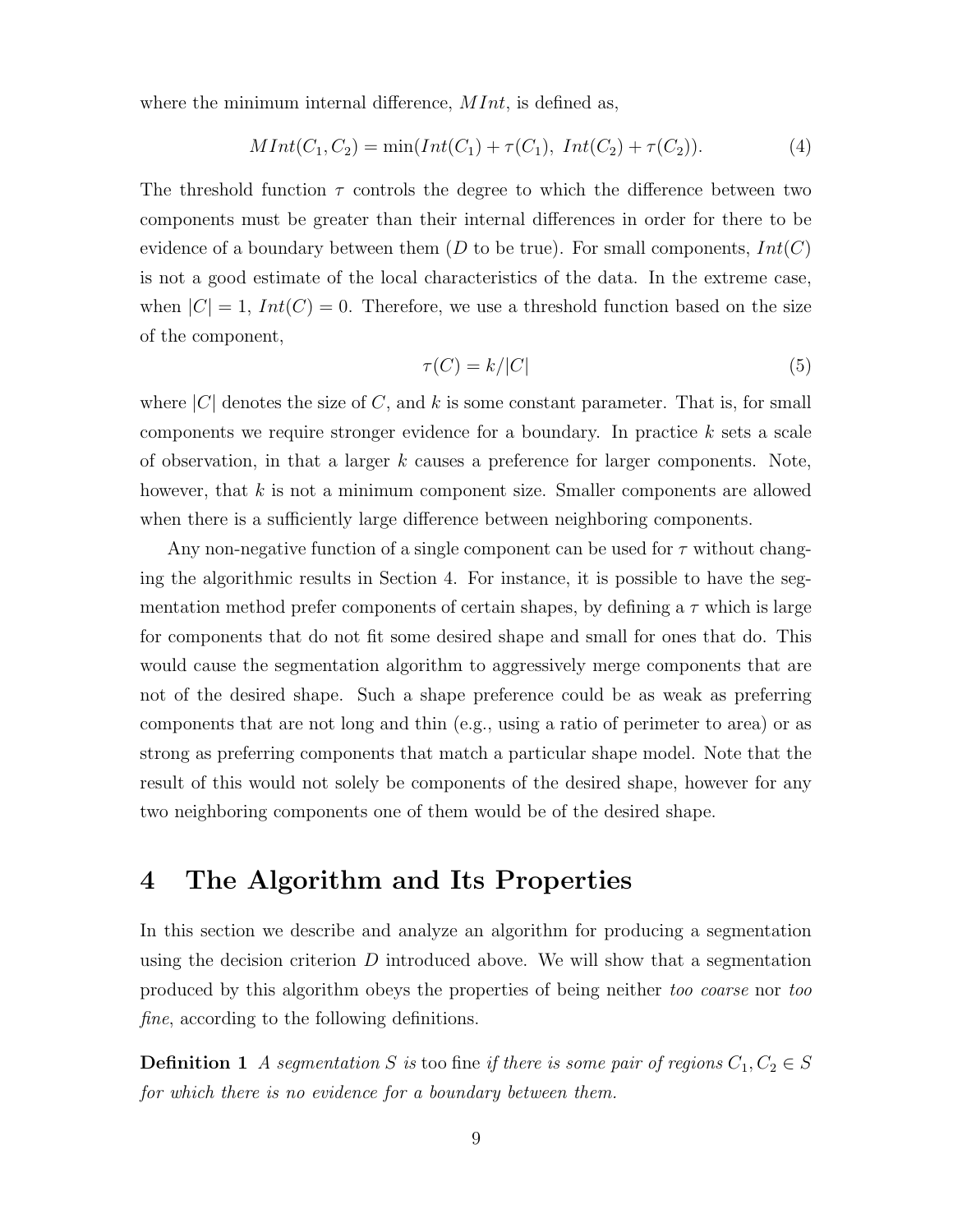In order to define the complementary notion of what it means for a segmentation to be too coarse (to have too few components), we first introduce the notion of a refinement of a segmentation. Given two segmentations  $S$  and  $T$  of the same base set, we say that T is a refinement of S when each component of T is contained in (or equal to) some component of S. In addition, we say that T is a *proper* refinement of S when  $T \neq S$ . Note that if T is a proper refinement of S, then T can be obtained by splitting one or more regions of S. When T is a proper refinement of S we say that T is finer than S and that S is coarser than T.

## **Definition 2** A sequentation S is too coarse when there exists a proper refinement of S that is not too fine.

This captures the intuitive notion that if regions of a segmentation can be split and yield a segmentation where there is evidence for a boundary between all pairs of neighboring regions, then the initial segmentation has too few regions.

Two natural questions arise about segmentations that are neither too coarse nor too fine, namely whether or not one always exists, and if so whether or not it is unique. First we note that in general there can be more than one segmentation that is neither too coarse nor too fine, so such a segmentation is not unique. On the question of existence, there is always some segmentation that is both not too coarse and not too fine, as we now establish.

**Property 1** For any (finite) graph  $G = (V, E)$  there exists some sequentation S that is neither too coarse nor too fine.

It is easy to see why this property holds. Consider the segmentation where all the elements are in a single component. Clearly this segmentation is not too fine, because there is only one component. If the segmentation is also not too coarse we are done. Otherwise, by the definition of what it means to be too coarse there is a proper refinement that is not too fine. Pick one of those refinements and keep repeating this procedure until we obtain a segmentation that is not too coarse. The procedure can only go on for  $n-1$  steps because whenever we pick a proper refinement we increase the number of components in the segmentation by at least one, and the finest segmentation we can get is the one where every element is in its own component.

We now turn to the segmentation algorithm, which is closely related to Kruskal's algorithm for constructing a minimum spanning tree of a graph  $(cf. [6])$ . It can be implemented to run in  $O(m \log m)$  time, where m is the number of edges in the graph.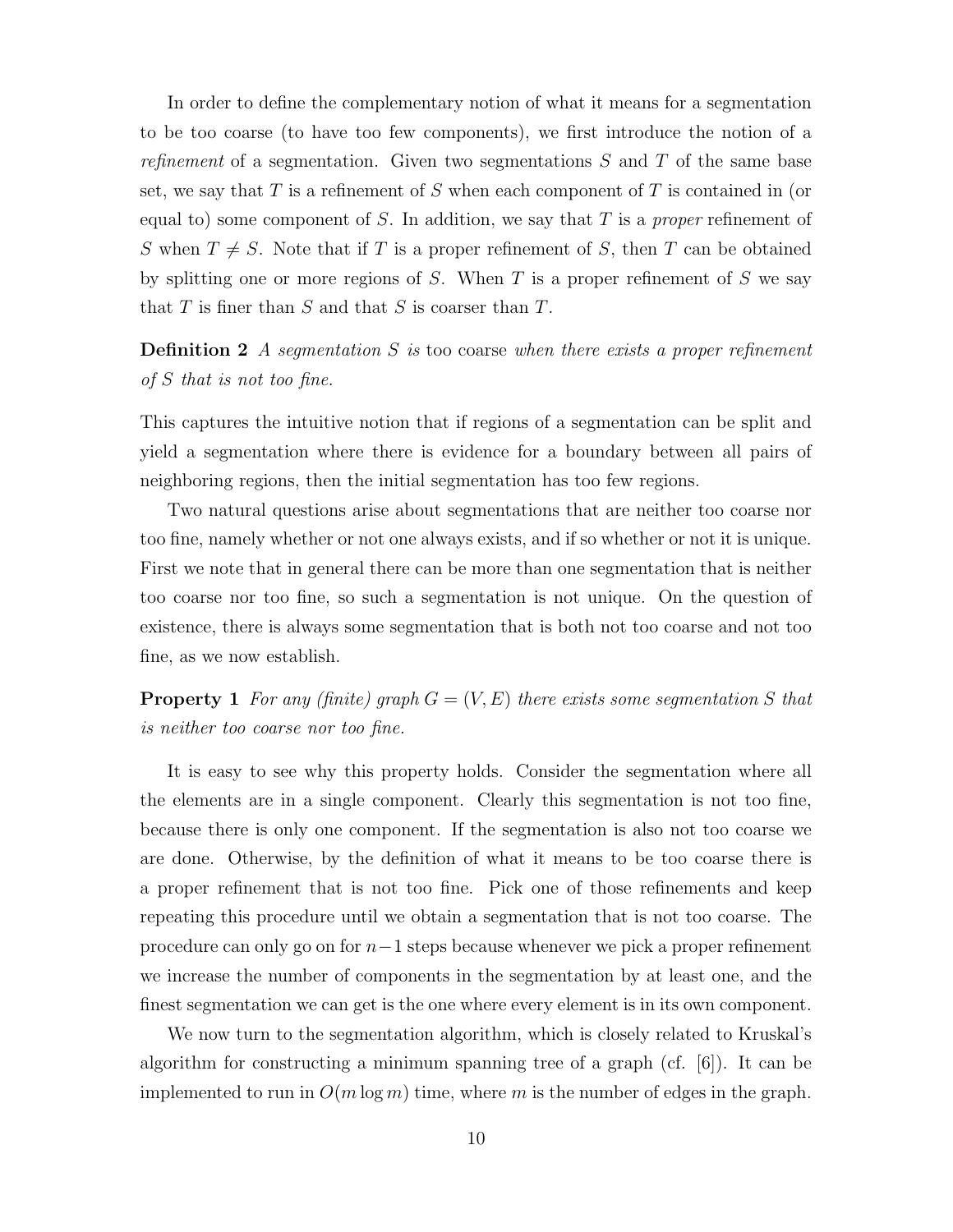#### Algorithm 1 Segmentation algorithm.

The input is a graph  $G = (V, E)$ , with n vertices and m edges. The output is a segmentation of V into components  $S = (C_1, \ldots, C_r)$ .

- 0. Sort E into  $\pi = (o_1, \ldots, o_m)$ , by non-decreasing edge weight.
- 1. Start with a segmentation  $S^0$ , where each vertex  $v_i$  is in its own component.
- 2. Repeat step 3 for  $q = 1, \ldots, m$ .
- 3. Construct  $S<sup>q</sup>$  given  $S<sup>q-1</sup>$  as follows. Let  $v<sub>i</sub>$  and  $v<sub>j</sub>$  denote the vertices connected by the q-th edge in the ordering, i.e.,  $o_q = (v_i, v_j)$ . If  $v_i$  and  $v_j$  are in disjoint components of  $S^{q-1}$  and  $w(o_q)$  is small compared to the internal difference of both those components, then merge the two components otherwise do nothing. More formally, let  $C_i^{q-1}$  be the component of  $S^{q-1}$  containing  $v_i$  and  $C_j^{q-1}$  $j^{q-1}$  the component containing  $v_j$ . If  $C_i^{q-1} \neq C_j^{q-1}$  and  $w(o_q) \leq MInt(C_i^{q-1})$  $i^{q-1}, C_j^{q-1}$  $j^{q-1})$  then  $S<sup>q</sup>$  is obtained from  $S<sup>q-1</sup>$  by merging  $C_i^{q-1}$  and  $C_j^{q-1}$  $j^{q-1}$ . Otherwise  $S^q = S^{q-1}$ .
- 4. Return  $S = S^m$ .

We now establish that a segmentation  $S$  produced by Algorithm 1 obeys the global properties of being neither too fine nor too coarse when using the region comparison predicate  $D$  defined in (3). That is, although the algorithm makes only greedy decisions it produces a segmentation that satisfies these global properties. Moreover, we show that any of the possible non-decreasing weight edge orderings that could be picked in Step 0 of the algorithm produce the same segmentation.

**Lemma 1** In Step 3 of the algorithm, when considering edge  $o_q$ , if two distinct components are considered and not merged then one of these two components will be in the final segmentation. Let  $C_i^{q-1}$  and  $C_j^{q-1}$  denote the two components connected by edge  $o_q = (v_i, v_j)$  when this edge is considered by the algorithm. Then either  $C_i = C_i^{q-1}$ i or  $C_j = C_j^{q-1}$  $g_j^{q-1}$ , where  $C_i$  is the component containing  $v_i$  and  $C_j$  is the component containing  $v_j$  in the final segmentation S.

Proof. There are two cases that would result in a merge not happening. Say that it is due to  $w(o_q) > Int(C_i^{q-1})$  $(\sigma_i^{q-1}) + \tau (C_i^{q-1})$  $i^{q-1}$ ). Since edges are considered in non-decreasing weight order,  $w(o_k) \geq w(o_q)$ , for all  $k \geq q+1$ . Thus no additional merges will happen to this component, i.e.,  $C_i = C_i^{q-1}$  $i^{q-1}$ . The case for  $w(o_q) > Int(C_j^{q-1})$  $j^{(q-1)}$ ) +  $\tau(C_j^{q-1})$  $j^{q-1})$  is analogous.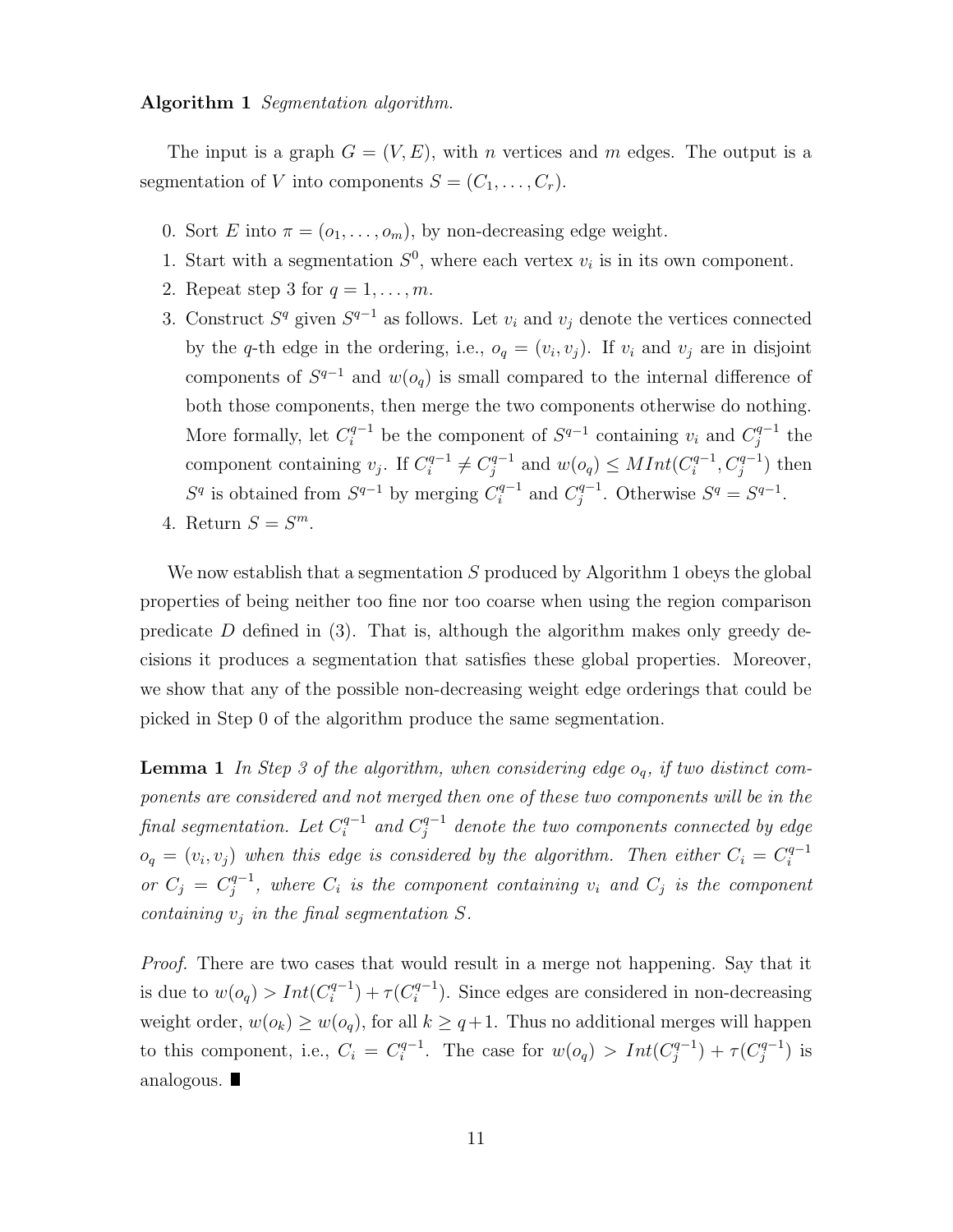Note that Lemma 1 implies that the edge causing the merge of two components is exactly the minimum weight edge between the components. Thus the edges causing merges are exactly the edges that would be selected by Kruskal's algorithm for constructing the minimum spanning tree (MST) of each component.

**Theorem 1** The segmentation S produced by Algorithm 1 is not too fine according to Definition 1, using the region comparison predicate D defined in (3).

*Proof.* By definition, in order for  $S$  to be too fine there is some pair of components for which D does not hold. There must be at least one edge between such a pair of components that was considered in Step 3 and did not cause a merge. Let  $o_q = (v_i, v_j)$ be the first such edge in the ordering. In this case the algorithm decided not to merge  $C_i^{q-1}$  with  $C_j^{q-1}$  which implies  $w(o_q) > MInt(C_i^{q-1})$  $C_j^{q-1}$ ,  $C_j^{q-1}$  $j^{(q-1)}$ ). By Lemma 1 we know that either  $C_i = C_i^{q-1}$  or  $C_j = C_j^{q-1}$  $j^{q-1}$ . Either way we see that  $w(o_q) > MInt(C_i, C_j)$ implying D holds for  $C_i$  and  $C_j$ , which is a contradiction.

**Theorem 2** The segmentation S produced by Algorithm 1 is not too coarse according to Definition 2, using the region comparison predicate D defined in (3).

*Proof.* In order for S to be too coarse there must be some proper refinement, T, that is not too fine. Consider the minimum weight edge e that is internal to a component  $C \in S$  but connects distinct components  $A, B \in T$ . Note that by the definition of refinement  $A \subset C$  and  $B \subset C$ .

Since T is not too fine, either  $w(e) > Int(A) + \tau(A)$  or  $w(e) > Int(B) + \tau(B)$ . Without loss of generality, say the former is true. By construction any edge connecting A to another sub-component of C has weight at least as large as  $w(e)$ , which is in turn larger than the maximum weight edge in  $MST(A, E)$  because  $w(e) > Int(A)$ . Thus the algorithm, which considers edges in non-decreasing weight order, must consider all the edges in  $MST(A, E)$  before considering any edge from A to other parts of C. So the algorithm must have formed A before forming  $C$ , and in forming  $C$  it must have merged A with some other sub-component of C. The weight of the edge that caused this merge must be least as large as  $w(e)$ . However, the algorithm would not have merged A in this case because  $w(e) > Int(A) + \tau(A)$ , which is a contradiction.  $\blacksquare$ 

**Theorem 3** The segmentation produced by Algorithm 1 does not depend on which non-decreasing weight order of the edges is used.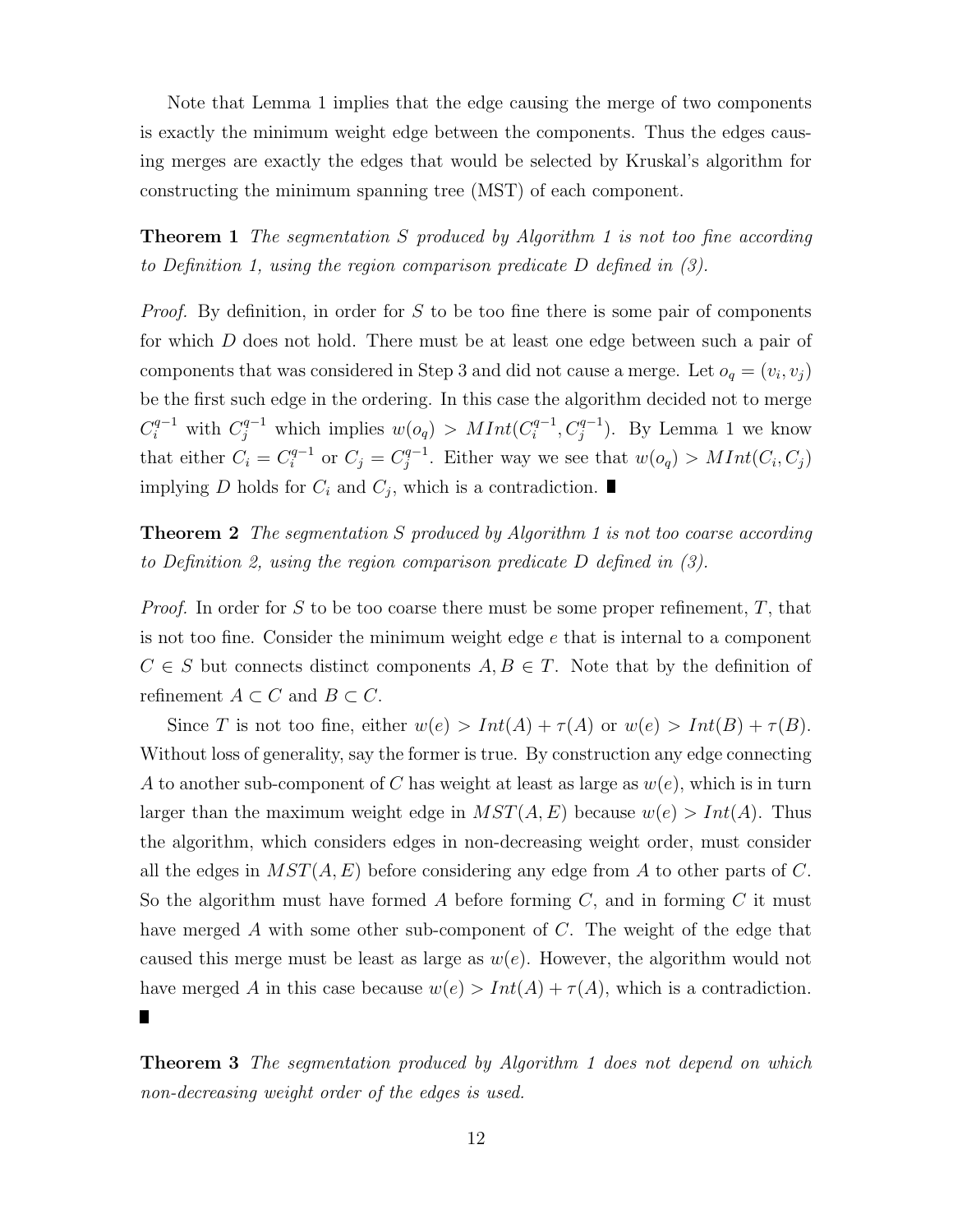Proof. Any ordering can be changed into another one by only swapping adjacent elements. Thus it is sufficient to show that swapping the order of two adjacent edges of the same weight in the non-decreasing weight ordering does not change the result produced by Algorithm 1.

Let  $e_1$  and  $e_2$  be two edges of the same weight that are adjacent in some nondecreasing weight ordering. Clearly if when the algorithm considers the first of these two edges they connect disjoint pairs of components or exactly the same pair of components, then the order in which the two are considered does not matter. The only case we need to check is when  $e_1$  is between two components A and B and  $e_2$  is between one of these components, say  $B$ , and some other component  $C$ .

Now we show that  $e_1$  causes a merge when considered after  $e_2$  exactly when it would cause a merge if considered before  $e_2$ . First, suppose that  $e_1$  causes a merge when considered before  $e_2$ . This implies  $w(e_1) \leq MInt(A, B)$ . If  $e_2$  were instead considered before  $e_1$ , either  $e_2$  would not cause a merge and trivially  $e_1$  would still cause a merge, or  $e_2$  would cause a merge in which case the new component  $B\cup C$ would have  $Int(B\cup C) = w(e_2) = w(e_1)$ . So we know  $w(e_1) \leq MInt(A, B\cup C)$  which implies  $e_1$  will still cause a merge. On the other hand, suppose that  $e_1$  does not cause a merge when considered before  $e_2$ . This implies  $w(e_1) > MInt(A, B)$ . Then either  $w(e_1) > Int(A) + \tau(A)$ , in which case this would still be true if  $e_2$  were considered first (because  $e_2$  does not touch A), or  $w(e_1) > Int(B) + \tau(B)$ . In this second case, if  $e_2$  were considered first it could not cause a merge since  $w(e_2) = w(e_1)$  and so  $w(e_2)$  $MInt(B, C)$ . Thus when considering  $e_1$  after  $e_2$  we still have  $w(e_1) > MInt(A, B)$ and  $e_1$  does not cause a merge.

### 4.1 Implementation Issues and Running Time

Our implementation maintains the segmentation  $S$  using a disjoint-set forest with union by rank and path compression (cf.  $[6]$ ). The running time of the algorithm can be factored into two parts. First in Step 0, it is necessary to sort the weights into non-decreasing order. For integer weights this can be done in linear time using counting sort, and in general it can be done in  $O(m \log m)$  time using any one of several sorting methods.

Steps 1-3 of the algorithm take  $O(m\alpha(m))$  time, where  $\alpha$  is the very slow-growing inverse Ackerman's function. In order to check whether two vertices are in the same component we use set-find on each vertex, and in order to merge two components we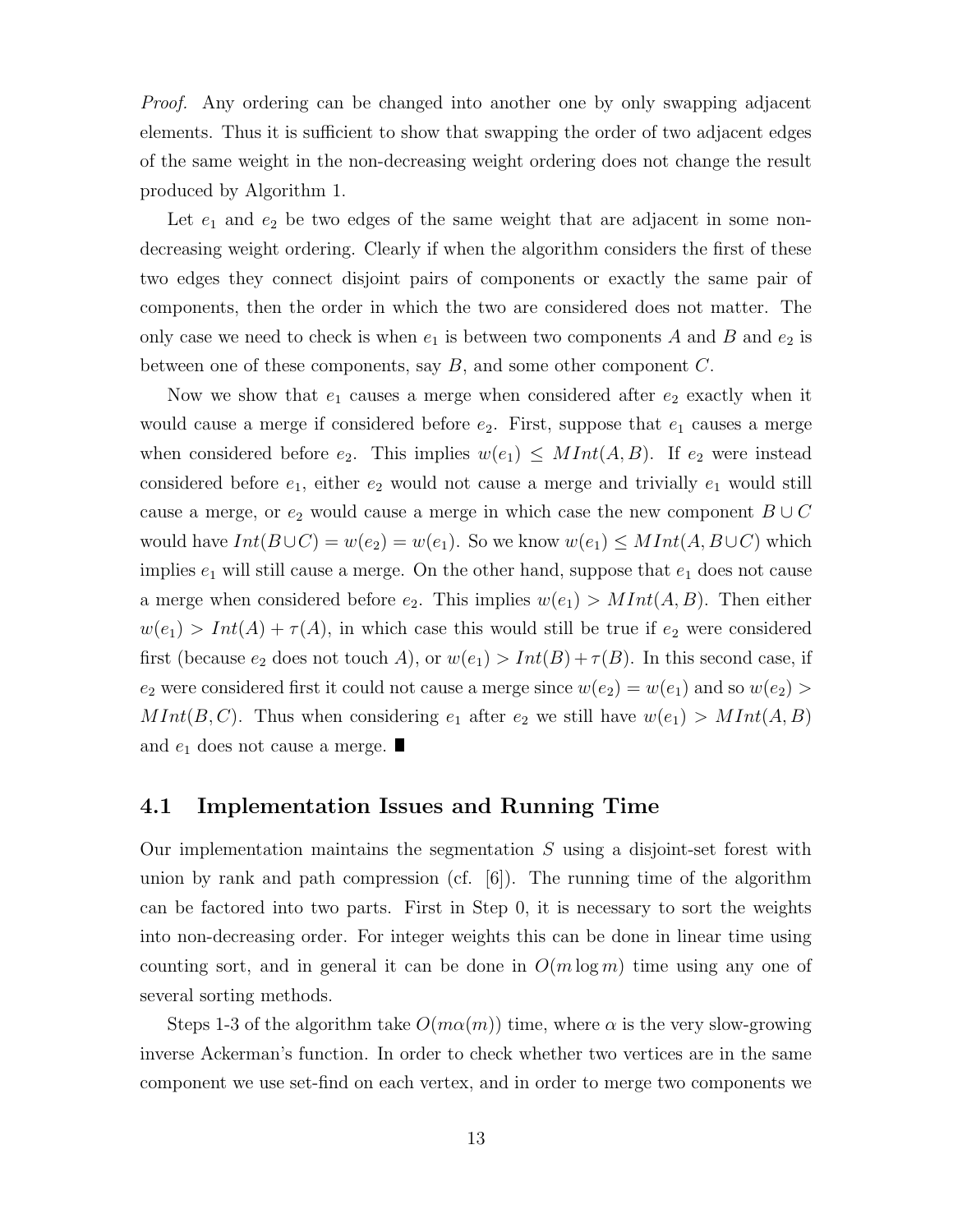use use set-union. Thus there are at most three disjoint-set operations per edge. The computation of MInt can be done in constant time per edge if we know Int and the size of each component. Maintaining Int for a component can be done in constant time for each merge, as the maximum weight edge in the MST of a component is simply the edge causing the merge. This is because Lemma 1 implies that the edge causing the merge is the minimum weight edge between the two components being merged. The size of a component after a merge is simply the sum of the sizes of the two components being merged.

# 5 Results for Grid Graphs

First we consider the case of monochrome (intensity) images. Color images are handled as three separate monochrome images, as discussed below. As in other graphbased approaches to image segmentation (e.g., [14, 18, 19]) we define an undirected graph  $G = (V, E)$ , where each image pixel  $p_i$  has a corresponding vertex  $v_i \in V$ . The edge set  $E$  is constructed by connecting pairs of pixels that are neighbors in an 8-connected sense (any other local neighborhood could be used). This yields a graph where  $m = O(n)$ , so the running time of the segmentation algorithm is  $O(n \log n)$ for  $n$  image pixels. We use an edge weight function based on the absolute intensity difference between the pixels connected by an edge,

$$
w((v_i, v_j)) = |I(p_i) - I(p_j)|
$$

where  $I(p_i)$  is the intensity of the pixel  $p_i$ . In general we use a Gaussian filter to smooth the image slightly before computing the edge weights, in order to compensate for digitization artifacts. We always use a Gaussian with  $\sigma = 0.8$ , which does not produce any visible change to the image but helps remove artifacts.

For color images we run the algorithm three times, once for each of the red, green and blue color planes, and then intersect these three sets of components. Specifically, we put two neighboring pixels in the same component when they appear in the same component in all three of the color plane segmentations. Alternatively one could run the algorithm just once on a graph where the edge weights measure the distance between pixels in some color space, however experimentally we obtained better results by intersecting the segmentations for each color plane in the manner just described.

There is one runtime parameter for the algorithm, which is the value of  $k$  that is used to compute the threshold function  $\tau$ . Recall we use the function  $\tau(C)$  =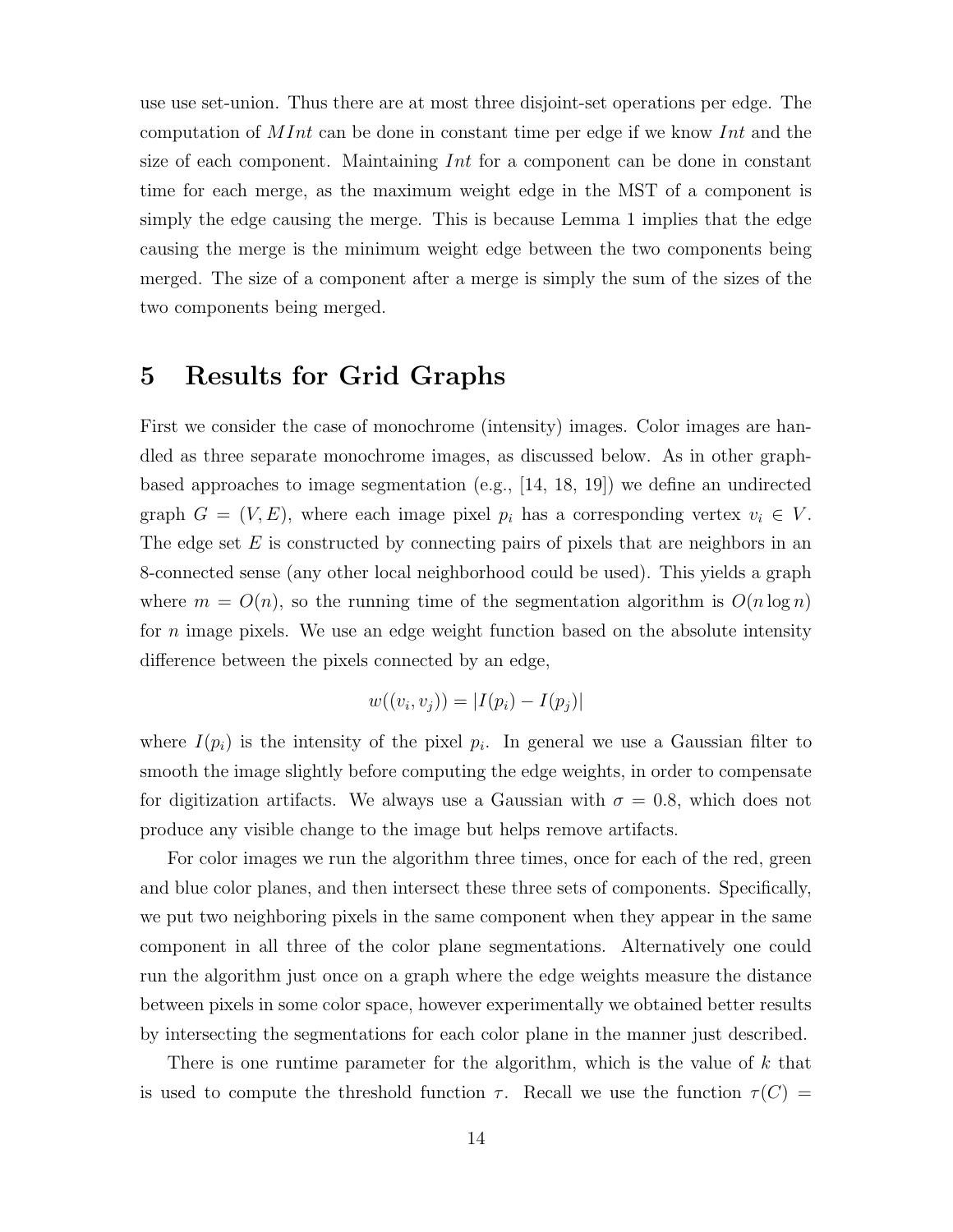$k/|C|$  where  $|C|$  is the number of elements in C. Thus k effectively sets a scale of observation, in that a larger  $k$  causes a preference for larger components. We use two different parameter settings for the examples in this section (and throughout the paper), depending on the resolution of the image and the degree to which fine detail is important in the scene. For instance, in the  $128 \times 128$  images of the COIL database of objects we use  $k = 150$ . In the  $320 \times 240$  or larger images, such as the street scene and the baseball player, we use  $k = 300$ .

The first image in Figure 2 shows a street scene. Note that there is considerable variation in the grassy slope leading up to the fence. It is this kind of variability that our algorithm is designed to handle (recall the high variability region in the synthetic example in Figure 1). The second image shows the segmentation, where each region is assigned a random color. The six largest components found by the algorithm are: three of the grassy areas behind the fence, the grassy slope, the van, and the roadway. The missing part of the roadway at the lower left is a visibly distinct region in the color image from which this segmentation was computed (a spot due to an imaging artifact). Note that the van is also not uniform in color, due to specular reflections, but these are diffuse enough that they are treated as internal variation and incorporated into a single region.

The first image in Figure 3 shows two baseball players (from [14]). As in the previous example, there is a grassy region with considerable variation. The uniforms of the players also have substantial variation due to folds in the cloth. The second image shows the segmentation. The six largest components found by the algorithm are: the back wall, the Mets emblem, a large grassy region (including part of the wall under the top player), each of the two players' uniforms, and a small grassy patch under the second player. The large grassy region includes part of the wall due to the relatively high variation in the region, and the fact that there is a long slow change in intensity (not strong evidence for a boundary) between the grass and the wall. This "boundary" is similar in magnitude to those within the player uniforms due to folds in the cloth.

Figure 4 shows the results of the algorithm for an image of an indoor scene, where both fine detail and larger structures are perceptually important. Note that the segmentation preserves small regions such as the name tags the people are wearing and things behind the windows, while creating single larger regions for high variability areas such as the air conditioning duct near the top of the image, the clothing and the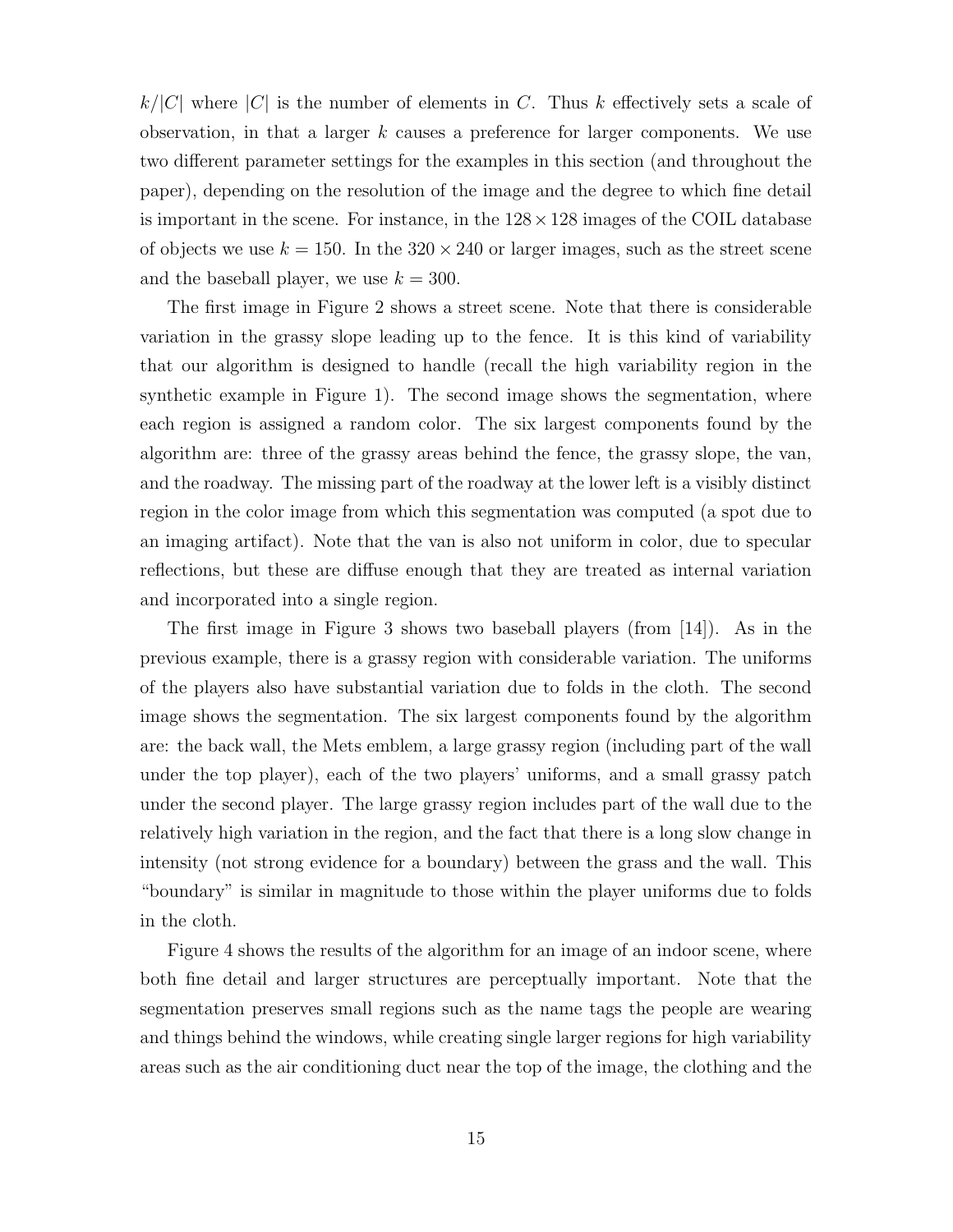furniture. This image also shows that sometimes small "boundary regions" are found, for example at the edge of the jacket or shirt. Such narrow regions occur because there is a one or two pixel wide area that is halfway between the two neighboring regions in color and intensity. This is common in any segmentation method based on grid graphs. Such regions can be eliminated if desired, by removing long thin regions whose color or intensity is close to the average of neighboring regions.

Figure 5 shows three simple objects from the Columbia COIL image database. Shown for each is the largest region found by our algorithm that is not part of the black background. Note that each of these objects has a substantial intensity gradient across the face of the object, yet the regions are correctly segmented. This illustrates another situation that the algorithm was designed to handle, slow changes in intensity due to lighting.

## 6 Results for Nearest Neighbor Graphs

One common approach to image segmentation is based on mapping each pixel to a point in some feature space, and then finding clusters of similar points (e.g., [3, 4, 9]). In this section we investigate using the graph-based segmentation algorithm from Section 4 in order to find such clusters of similar points. In this case, the graph  $G = (V, E)$  has a vertex corresponding to each feature point (each pixel) and there is an edge  $(v_i, v_j)$  connecting pairs of feature points  $v_i$  and  $v_j$  that are nearby in the feature space, rather than using neighboring pixels in the image grid. There are several possible ways of determining which feature points to connect by edges. We connect each point to a fixed number of nearest neighbors. Another possibility is to use all the neighbors within some fixed distance  $d$ . In any event, it is desirable to avoid considering all  $O(n^2)$  pairs of feature points.

The weight  $w((v_i, v_j))$  of an edge is the distance between the two corresponding points in feature space. For the experiments shown here we map each pixel to the feature point  $(x, y, r, q, b)$ , where  $(x, y)$  is the location of the pixel in the image and  $(r, g, b)$  is the color value of the pixel. We use the  $L_2$  (Euclidean) distance between points as the edge weights, although other distance functions are possible.

The internal difference measure,  $Int(C)$ , has a relatively simple underlying intuition for points in feature space. It specifies the minimum radius of dilation necessary to connect the set of feature points contained in  $C$  together into a single volume in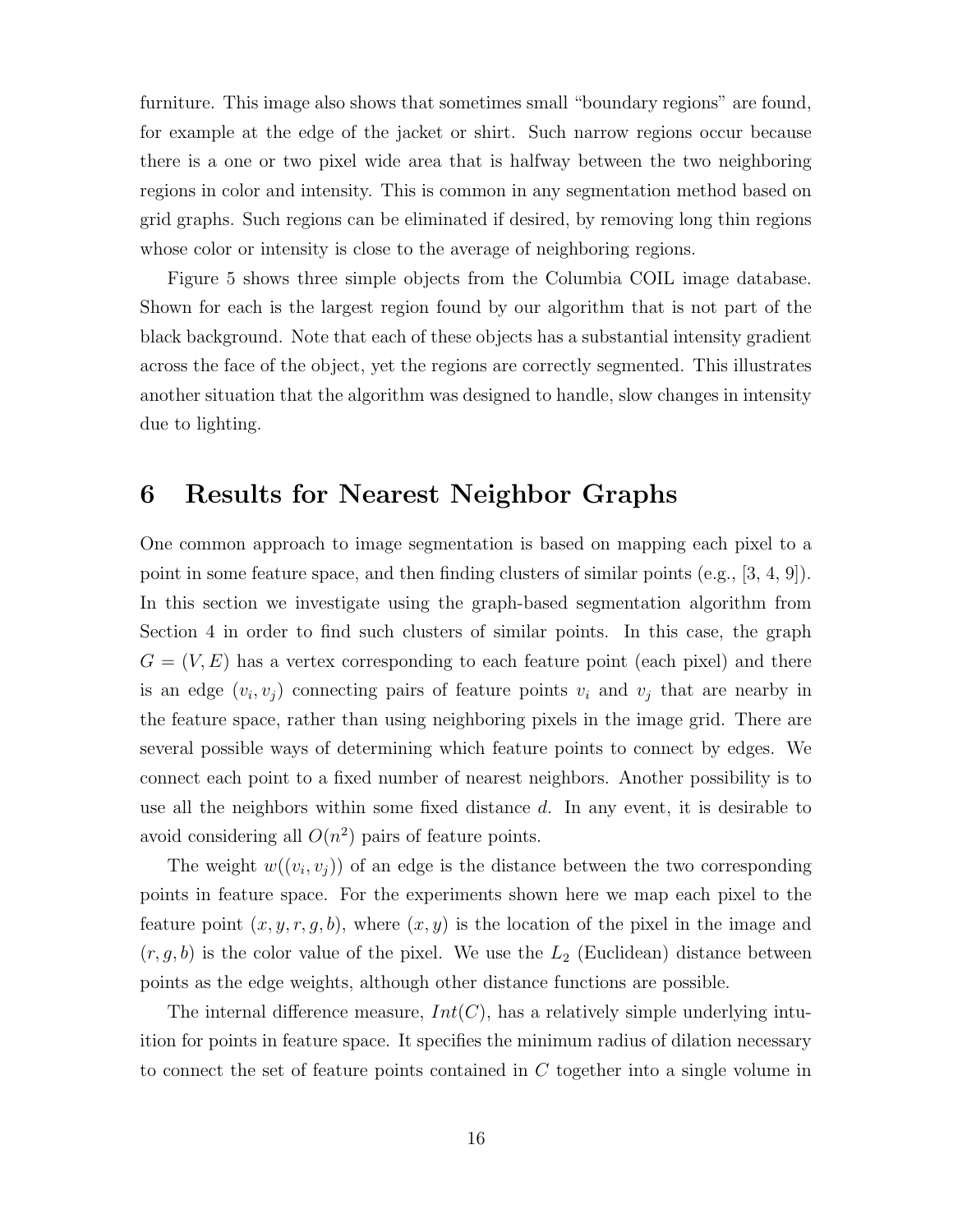

Figure 2: A street scene  $(320 \times 240 \text{ color image})$ , and the segmentation results produced by our algorithm ( $\sigma = 0.8$ ,  $k = 300$ ).



Figure 3: A baseball scene  $(432 \times 294$  grey image), and the segmentation results produced by our algorithm ( $\sigma = 0.8$ ,  $k = 300$ ).



Figure 4: An indoor scene (image  $320 \times 240$ , color), and the segmentation results produced by our algorithm ( $\sigma = 0.8$ ,  $k = 300$ ).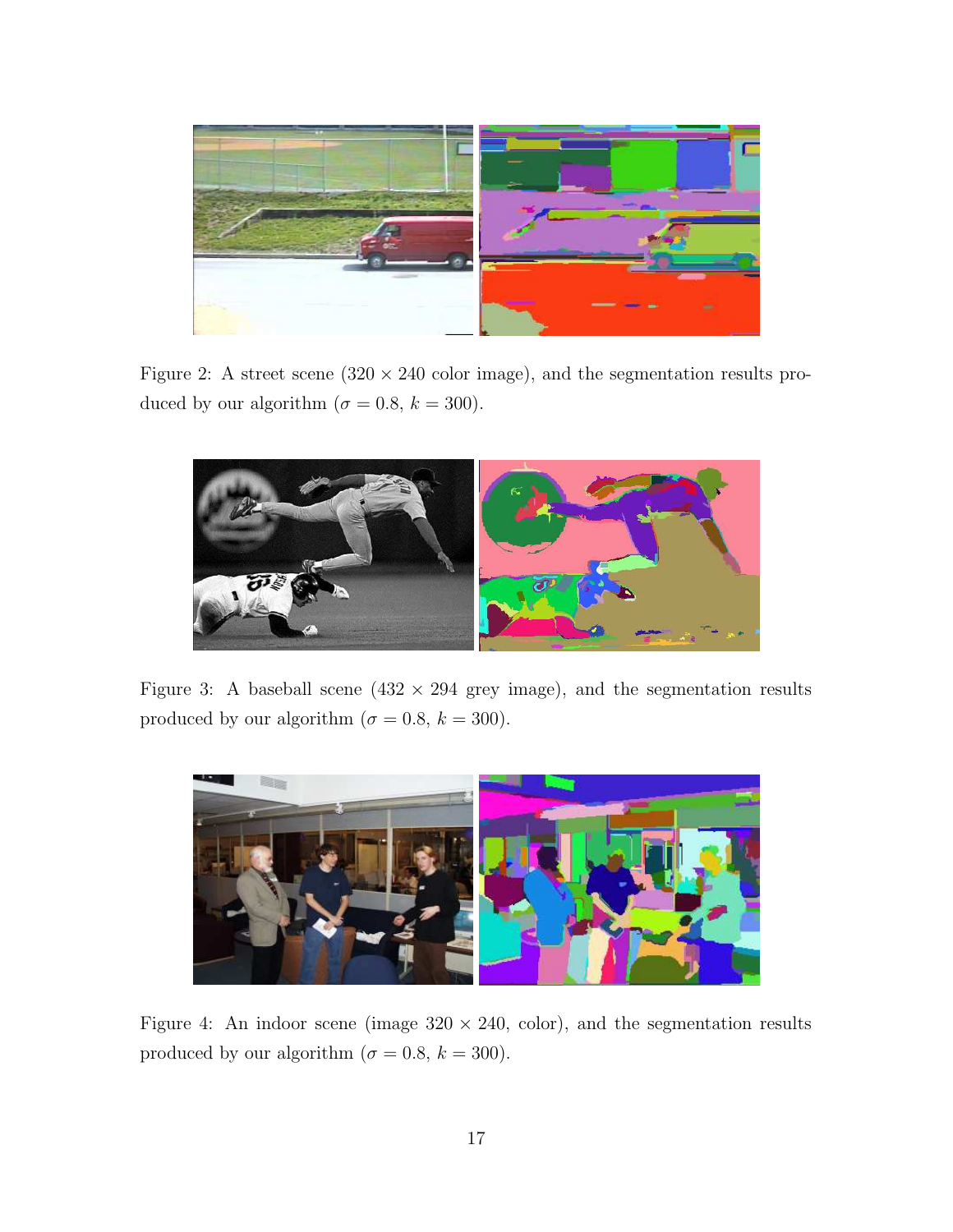

Figure 5: Three images from the COIL database, , and the largest non-background component found in each image ( $128\times128$  color images; algorithm parameters  $\sigma = 0.8$ ,  $k = 150$ ).

feature space. Consider replacing each feature point by a ball with radius r. From the definition of the MST it can be seen that the union of these balls will form one single connected volume only when  $r \geq Int(C)/2$ . The difference between components,  $Diff(C_1, C_2)$ , also has a simple underlying intuition. It specifies the minimum radius of dilation necessary to connect at least one point of  $C_1$  to a point of  $C_2$ . Our segmentation technique is thus closely related to the work of [4], which similarly takes an approach to clustering based on dilating points in a parameter space (however they first use a novel transformation of the data that we do not perform, and then use a fixed dilation radius rather than the variable one that we use).

Rather than constructing the complete graph, where all points are neighbors of one another, we find a small fixed number of neighbors for each point. This results in a graph with  $O(n)$  edges for n image pixels, and an overall running time of the segmentation method of  $O(n \log n)$  time. There are many possible ways of picking a small fixed number of neighbors for each point. We use the ANN algorithm [1] to find the nearest neighbors for each point. This algorithm is quite fast in practice, given a 5-dimensional feature space with several hundred thousand points. The ANN method can also find approximate nearest neighbors, which runs more quickly than finding the actual nearest neighbors. For the examples reported here we use ten nearest neighbors of each pixel to generate the edges of the graph.

One of the key differences from the previous section, where the image grid was used to define the graph, is that the nearest neighbors in feature space capture more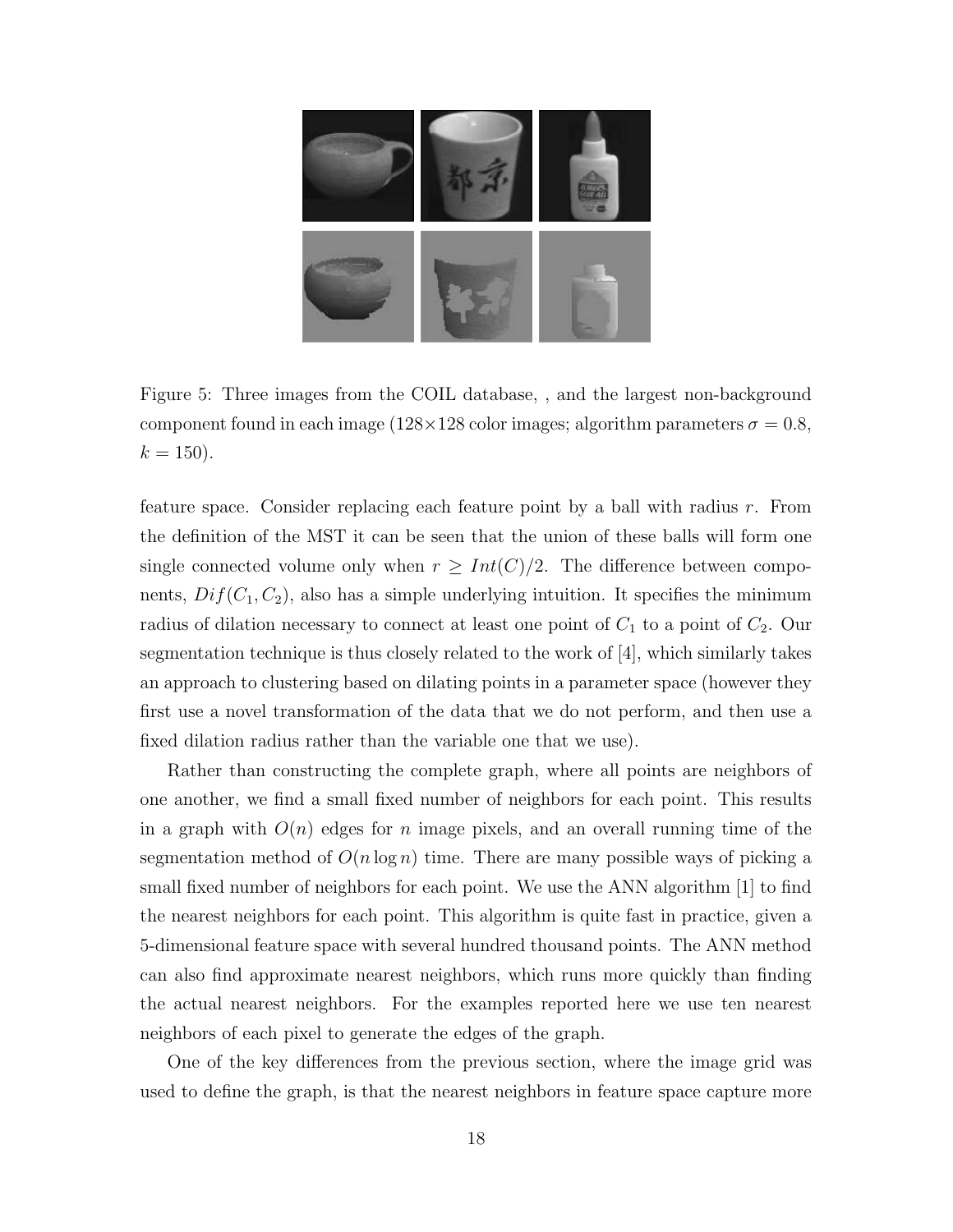

Figure 6: A synthetic image  $(40 \times 32$  grey image) and the segmentation using the nearest neighbor graph ( $\sigma = 0$ ,  $k = 150$ ).

spatially non-local properties of the image. In the grid-graph case, all of the neighbors in the graph are neighbors in the image. Here, points can be far apart in the image and still be among a handful of nearest neighbors (if their color is highly similar and intervening image pixels are of dissimilar color). For instance, this can result segmentations with regions that are disconnected in the image, which did not happen in the grid-graph case.

Figure 6 shows a synthetic image from [12] and [8] and its segmentation, using  $k = 150$  and with no smoothing ( $\sigma = 0$ ). In this example the spatially disconnected regions do not reflect interesting scene structures, but we will see examples below which do.

For the remaining examples in this section, we use  $k = 300$  and  $\sigma = 0.8$ , as in the previous section. First, we note that the nearest neighbor graph produces similar results to the grid graph for images in which the perceptually salient regions are spatially connected. For instance, the street scene and baseball player scene considered in the previous section yield very similar segmentations using either the nearest neighbor graph or the grid graph, as can be seen by comparing the results in Figure 7 with those in Figure 2 and Figure 3.

Figure 8 shows two additional examples using the nearest neighbor graph. These results are not possible to achieve with the grid graph approach because certain interesting regions are not spatially connected. The first example shows a flower garden, where the red flowers are spatially disjoint in the foreground of the image, and then merge together in the background. Most of these flowers are merged into a single region, which would not be possible with the grid-graph method. The second example in Figure 8 shows the Eiffel tower at night. The bright yellow light forms a spatially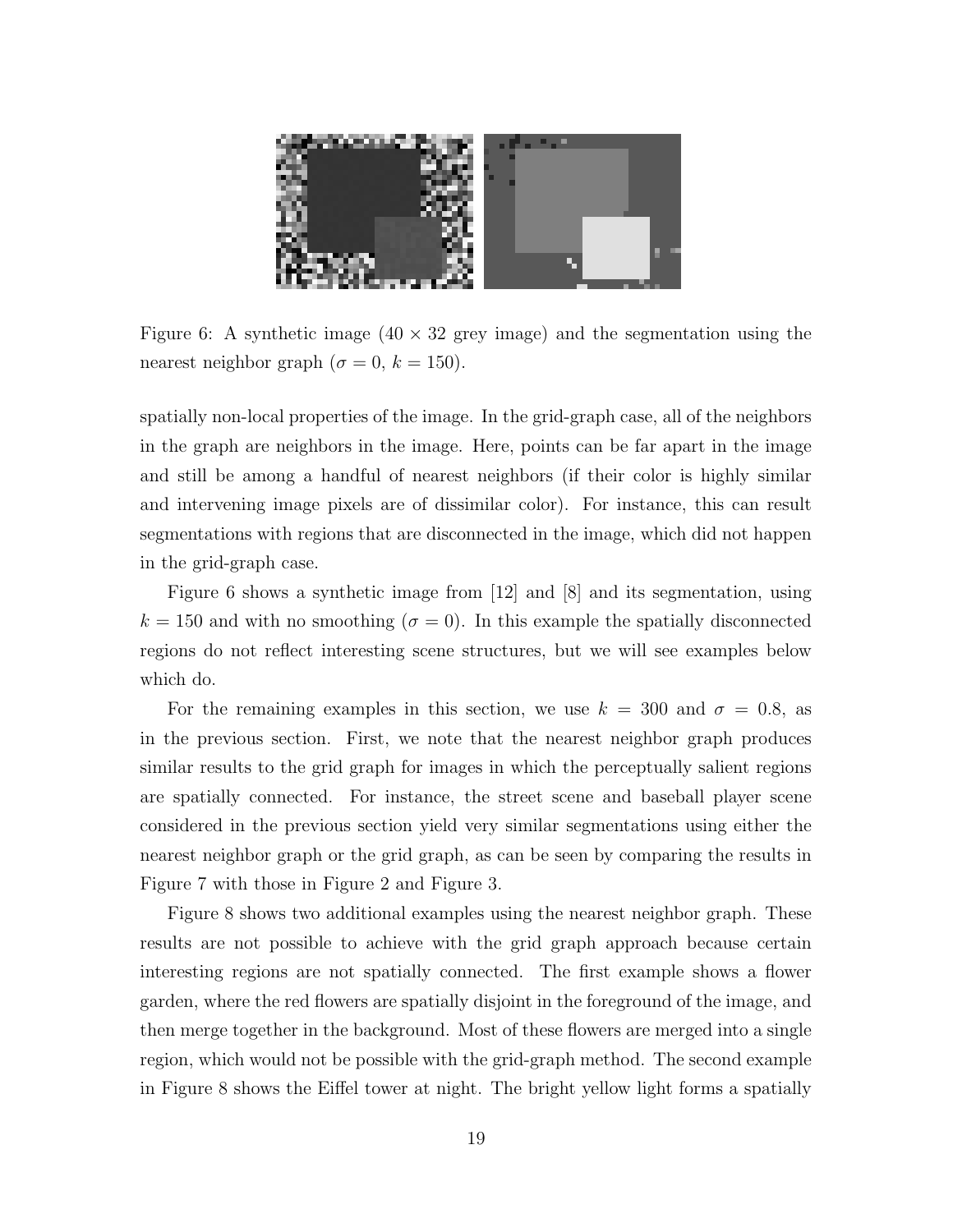disconnected region. These examples show that the segmentation method, coupled with the use of a nearest neighbor graph, can capture very high level properties of images, while preserving perceptually important region boundaries.

# 7 Summary and Conclusions

In this paper we have introduced a new method for image segmentation based on pairwise region comparison. We have shown that the notions of a segmentation being too coarse or too fine can be defined in terms of a function which measures the evidence for a boundary between a pair of regions. Our segmentation algorithm makes simple greedy decisions, and yet produces segmentations that obey the global properties of being not too coarse and not too fine according to a particular region comparison function. The method runs in  $O(m \log m)$  time for m graph edges and is also fast in practice, generally running in a fraction of a second.

The pairwise region comparison predicate we use considers the minimum weight edge between two regions in measuring the difference between them. Thus our algorithm will merge two regions even if there is a single low weight edge between them. This is not as much of a problem as it might first appear, in part because this edge weight is compared only to the minimum spanning tree edges of each component. For instance, the examples considered in Sections 5 and 6 illustrate that the method finds segmentations that capture many perceptually important aspects of complex imagery. Nonetheless, one can envision measures that require more than a single cheap connection before deciding that there is no evidence for a boundary between two regions. One natural way of addressing this issue is to use a quantile rather than the minimum edge weight. However, in this case finding a segmentation that is neither too coarse nor too fine is an NP-hard problem (as shown in the Appendix). Our algorithm is unique, in that it is both highly efficient and yet captures non-local properties of images.

We have illustrated our image segmentation algorithm with two different kinds of graphs. The first of these uses the image grid to define a local neighborhood between image pixels, and measures the difference in intensity (or color) between each pair of neighbors. The second of these maps the image pixels to points in a feature space that combines the  $(x, y)$  location and  $(r, g, b)$  color value. Edges in the graph connect points that are close together in this feature space. The algorithm yields good results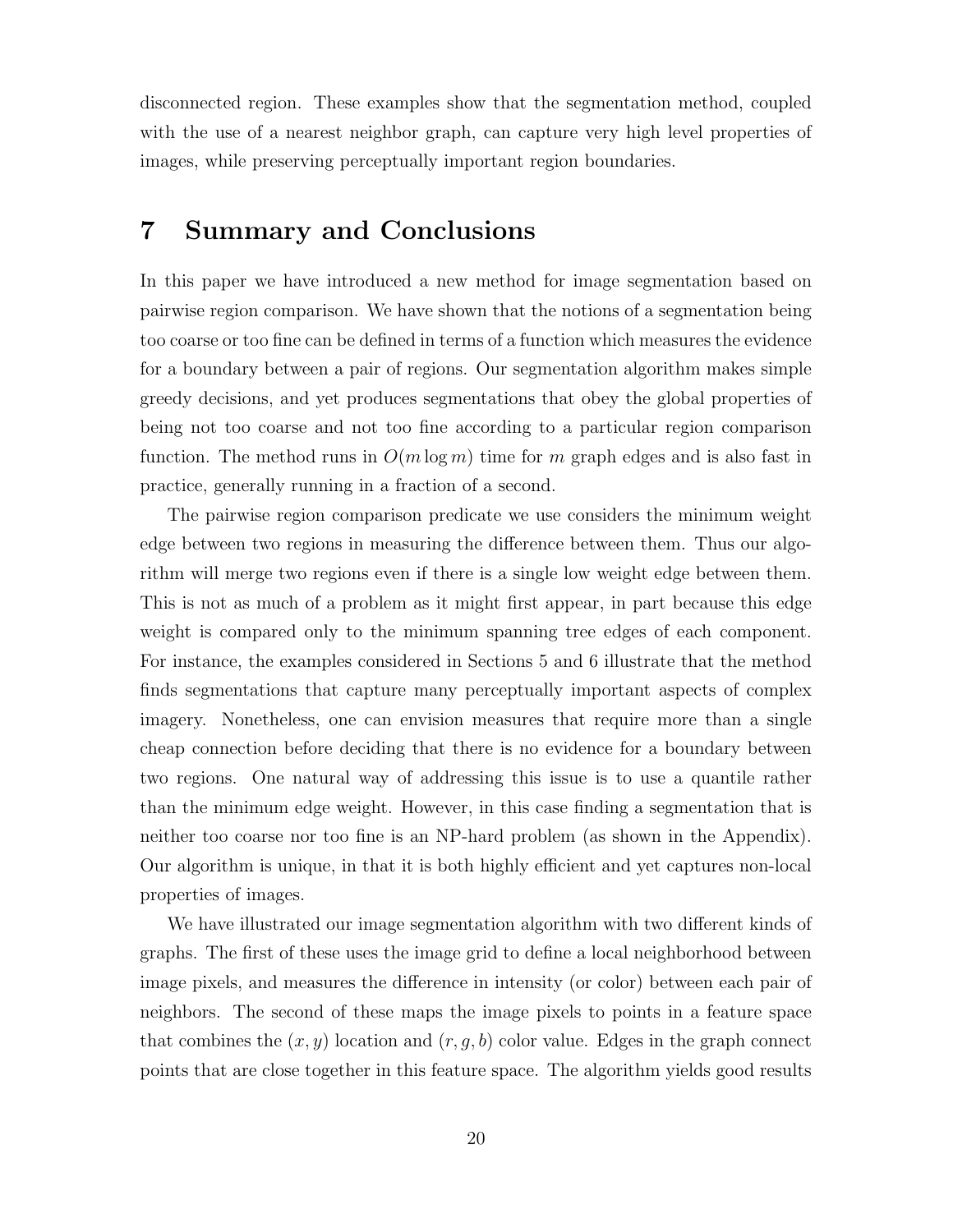using both kinds of graphs, but the latter type of graph captures more perceptually global aspects of the image.

Image segmentation remains a challenging problem, however we are beginning to make substantial progress through the introduction of graph-based algorithms that both help refine our understanding of the problem and provide useful computational tools. The work reported here and the normalized cuts approach [14] are just a few illustrations of these recent advances.

# Appendix: NP-Hardness of D with Quantiles

Intuitively the region comparison predicate  $D$  defined in Section 3.1 could be made more robust by changing the definition of the difference between two regions to reflect a quantile rather than the minimum weight edge between them. We show that with this modification the problem of finding a segmentation that is neither too coarse nor too fine becomes NP-hard.

The only difference between the new problem and the old one is the definition of the difference between two regions  $C_1, C_2 \in S$  in equation (2), which becomes

$$
Dif(C_1, C_2) = K_{th} w((v_i, v_j))
$$
\n(6)

where  $K_{th}$  selects the K<sup>th</sup> quantile of its arguments (K should be between zero and one). For example with  $K = 0.5$  the difference becomes the median edge weight between the two components. This quantile is computed over all edges  $(v_i, v_j)$  such that  $v_i \in C_1$  and  $v_j \in C_2$ .

We reduce the min ratio cut problem with uniform capacities and demands to the problem of finding a good segmentation. The min ratio cut problem with uniform capacities and demands is the following: we are given a graph  $G = (V, E)$  and another set of edges  $F$ . Each edge in  $E$  indicates a unit capacity between a pair of nodes and each edge in F indicates a unit demand between a pair of nodes. The value of a cut  $(A, B)$  is the ratio of the total capacity and the total demand between the sets A and  $B$ . So it is the ratio of the number edges in  $E$  crossing the cut and the number of edges in  $F$  crossing the cut. Finding the value of the minimum ratio cut is an NP-hard problem (cf. [2]).

First we show how to transform an instance of this problem to one where the sets  $E$  and  $F$  are disjoint, without modifying the value of the minimum cut. For every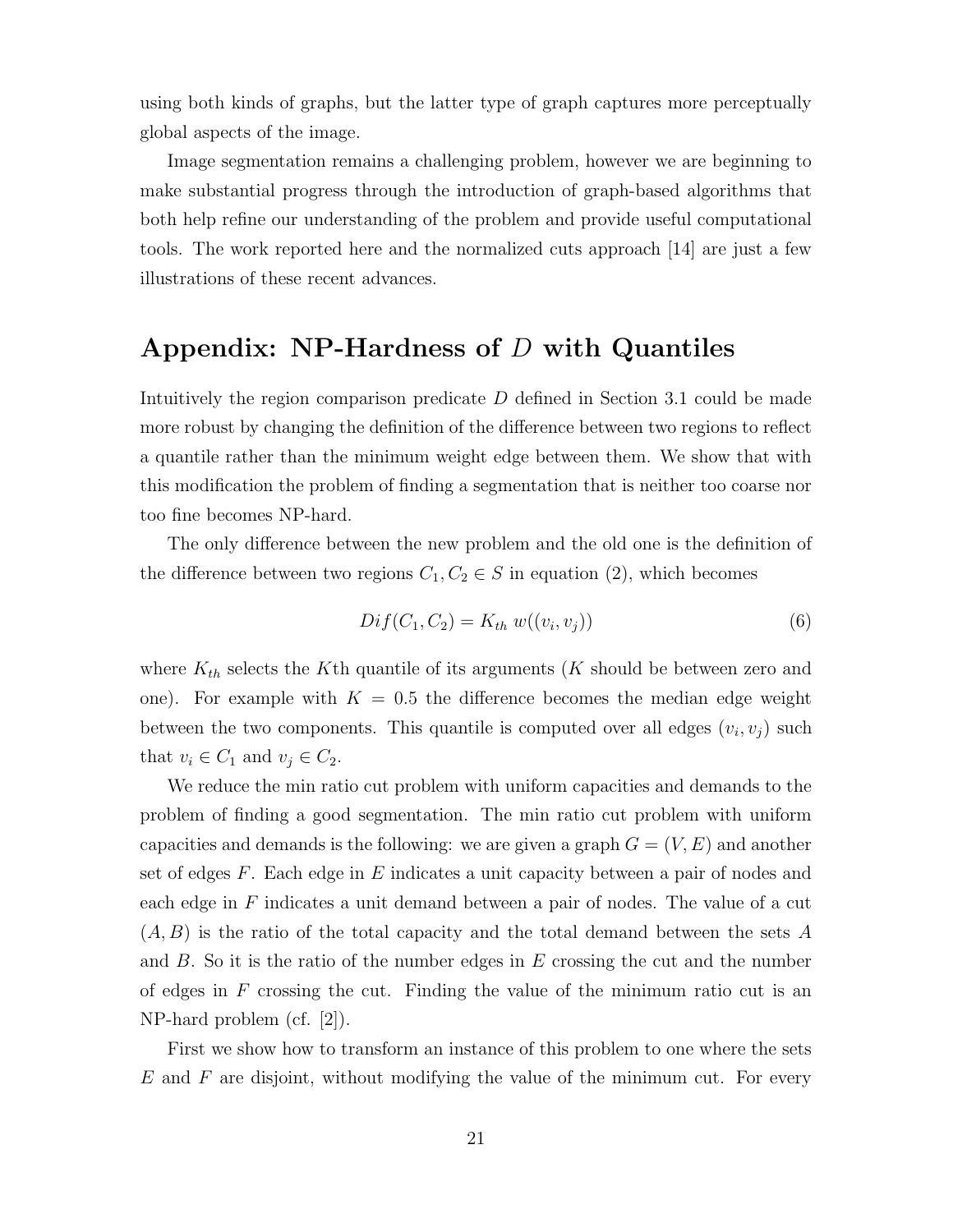edge  $(a, b) \in E \cap F$  we create a new node ab, and exchange the edge in E with the edges  $(a, ab)$  and  $(b, ab)$ . For a cut with a and b in the same side, its always better to keep ab in that side too and the value of the cut is the same as in the original graph. For a cut with a and b in different sides the node ab can be in either side and there will be one capacity and one demand edge crossing the cut and the value of cut is again the same as in the original graph.

Now we show how to decide if the modified instance of the min ratio cut problem has a cut with value at most v by solving a segmentation problem. Let c be the number of edges from E crossing a cut  $(A, B)$  and similarly d is the number of edges from F crossing  $(A, B)$ . It's easy to show that the cut value is small exactly when the fraction of edges crossing the cut that come from  $F$  is large,

$$
\frac{c}{d} \le v \Leftrightarrow \frac{d}{c+d} \ge \frac{1}{v+1} \tag{7}
$$

Define  $G' = (V, E')$  where  $E' = E \cup F$ . We let the edges from E have weight zero and the edges from  $F$  have weight one.

**Lemma 2** The graph G has a cut with value at most v if and only if a segmentation of G' is not one single component, where Dif is defined in Equation 6,  $K = 1-1/(v+1)$ and  $\tau(C) = 0$  for all C.

*Proof.* First we show that if G has a cut  $(A, B)$  with value at most v there exists  $C \subseteq A$  such that the segmentation  $\{C, \overline{C}\}\$ is not too fine. We just need to find C such that  $Int(C) = 0$  and  $Diff(C, \overline{C}) = 1$ . If G has a cut  $(A, B)$  with value at most v, than Equation 7 tells us that  $d/(c + d) \ge 1/(v + 1)$ . Remember that there are d edges of weight one and  $c$  edges of weight zero crossing the cut. So the fraction of weight one edges crossing the cut is at least  $1/(v+1)$ . Look at the connected components of A using only edges of weight zero. Clearly  $Int(C) = 0$  for all such components. Let C be the component with largest fraction of weight one edges going to B. This fraction must be at least  $1/(v+1)$ . Moreover, the fraction of weight one edges between C and  $\overline{C} = V - C$  is at least as large since  $\overline{C} = B \cup (\overline{C} \cap A)$  and the there are only weight one edges between C and  $\overline{C} \cap A$ . This implies the fraction of weight zero edges between C and  $\overline{C}$  is less than  $1-1/(v+1) = K$ . So the K<sup>th</sup> quantile weight between C and  $\bar{C}$  is one. Thus  $Dif(C, \bar{C}) = 1$  and the segmentation  $S = \{C, \bar{C}\}\$  of G' is not too fine. Hence the segmentation of  $G'$  as a single component is too coarse.

If G' has a segmentation that is not a single component  $S = \{C_1, \ldots, C_l\}$  then the Kth quantile edge weight between every pair of components  $C_i$  and  $C_j$  is one (or else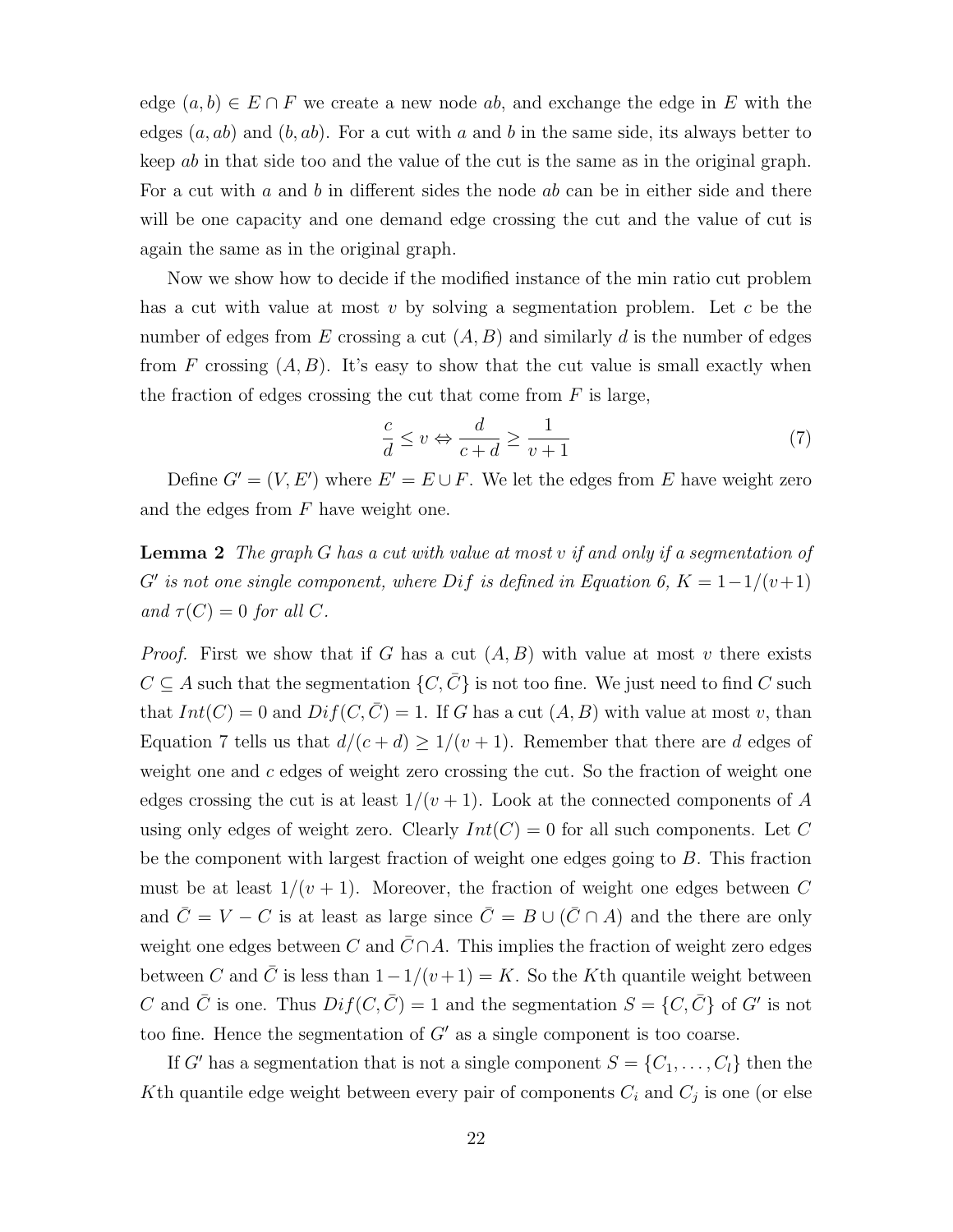the segmentation would be too fine). Thus the K<sup>th</sup> quantile edge weight between  $C_1$ and  $\bar{C}_1 = C_2 \cup \cdots \cup C_l$  is one. So the fraction of weight one edges between  $C_1$  and  $\bar{C}_1$ is at least  $1/(v+1)$ . Equation 7 implies that value of the cut  $(C_1, \bar{C}_1)$  is at most v.

It is straightforward to see that the transformation of the min ratio cut problem to the problem of finding a segmentation presented above can be done in polynomial time. This is sufficient to show the hardness of the segmentation problem.

Theorem 4 The problem of finding a segmentation that is neither too coarse nor too fine using Dif as defined in Equation 6 is NP-hard.

# Acknowledgments

This work was supported in part by gifts from Intel, Microsoft and Xerox corporations, in part by DARPA under contract DAAL01-97-K-0104, and in part by NSF Research Infrastructure award CDA-9703470. We would like to thank Shree Nayar, Jianbo Shi and Daphna Weinshall for use of their images. We would also like to thank Jon Kleinberg, Eva Tardos and Dan Ramras for discussions about the algorithm and the NP hardness result.

# References

- [1] S. Arya and D. M. Mount. Approximate nearest neighbor searching. Proc. 4th Annual ACM-SIAM Symposium on Discrete Algorithms, pages 271-280, 1993.
- [2] G. Ausiello, P. Crescenzi, G. Gambosi, V. Kann, A. Marchetti Spaccamela and M. Protasi. Complexity and Approximation. Combinatorial Optimization Problems and their Approximability Properties, to appear, Springer-Verlag, Berlin.
- [3] D. Comaniciu and P. Meer. Robust analysis of feature spaces: color image segmentation. Proceedings of IEEE Conference on Computer Vision and Pattern Recognition, pages 750-755, 1997.
- [4] D. Comaniciu and P. Meer. Mean shift analysis and applications. Proceedings of IEEE Conference on Computer Vision and Pattern Recognition, pages 1197- 1203, 1999.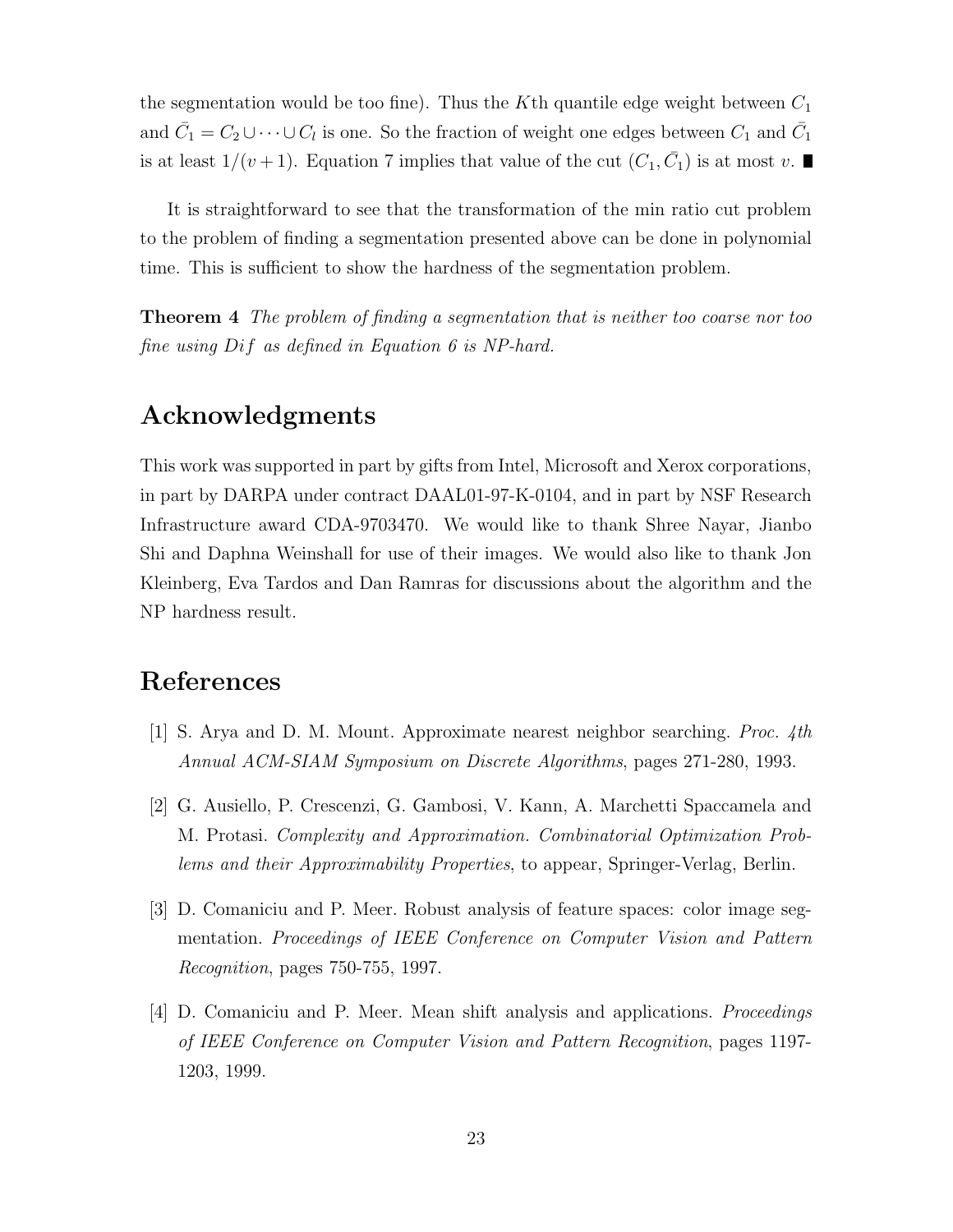- [5] M.C. Cooper. The tractability of segmentation and scene analysis. International Journal of Computer Vision, vol 30, no 1, pages 27-42, October 1998.
- [6] T.H. Cormen, C.E. Leiserson and R.L. Rivest. Introduction to Algorithms. The MIT Press, McGraw-Hill Book Company, 1990.
- [7] P. Felzenszwalb and D. Huttenlocher. Image segmentation using local variation. Proceedings of IEEE Conference on Computer Vision and Pattern Recognition, pages 98-104, 1998.
- [8] Y. Gdalyahu, D. Weinshall and M. Werman. Stochastic clustering by typical cuts. Proceedings of IEEE Conference on Computer Vision and Pattern Recognition, pages 2596-2601, 1999.
- [9] A.K. Jain and R.C. Dubes. Algorithms for clustering data. Prentice Hall, 1988.
- [10] I. Jermyn and H. Ishikawa. Globally Optimal Regions and Boundaries as Minimum Ratio Weight Cycles. IEEE Transactions on Pattern Analysis and Machine Intelligence, vol 23, pages 1075-1088, October 2001.
- [11] T. Pavlidas. Structural Pattern Recognition. Springer-Verlag, 1977.
- [12] P. Perona and W. Freeman. A factorization approach to grouping. Proceedings of the European Conference on Computer Vision, pages 655-670, 1998.
- [13] A.L. Ratan, O. Maron, W.E.L. Grimson and T. Lozano-Perez. A framework for learning query concepts in image classification. Proceedings of the IEEE Conference on Computer Vision and Pattern Recognition, pages 423-431, 1999.
- [14] J. Shi and J. Malik. Normalized cuts and image segmentation. Proceedings of the IEEE Conference on Computer Vision and Pattern Recognition, pages 731-737, 1997.
- [15] R. Urquhart. Graph theoretical clustering based on limited neighborhood sets. Pattern Recognition, vol 15:3, pages 173-187, 1982.
- [16] Y. Weiss. Segmentation using Eigenvectors: A Unifying View. Proceedings of the International Conference on Computer Vision (2), pages 975-982, 1999.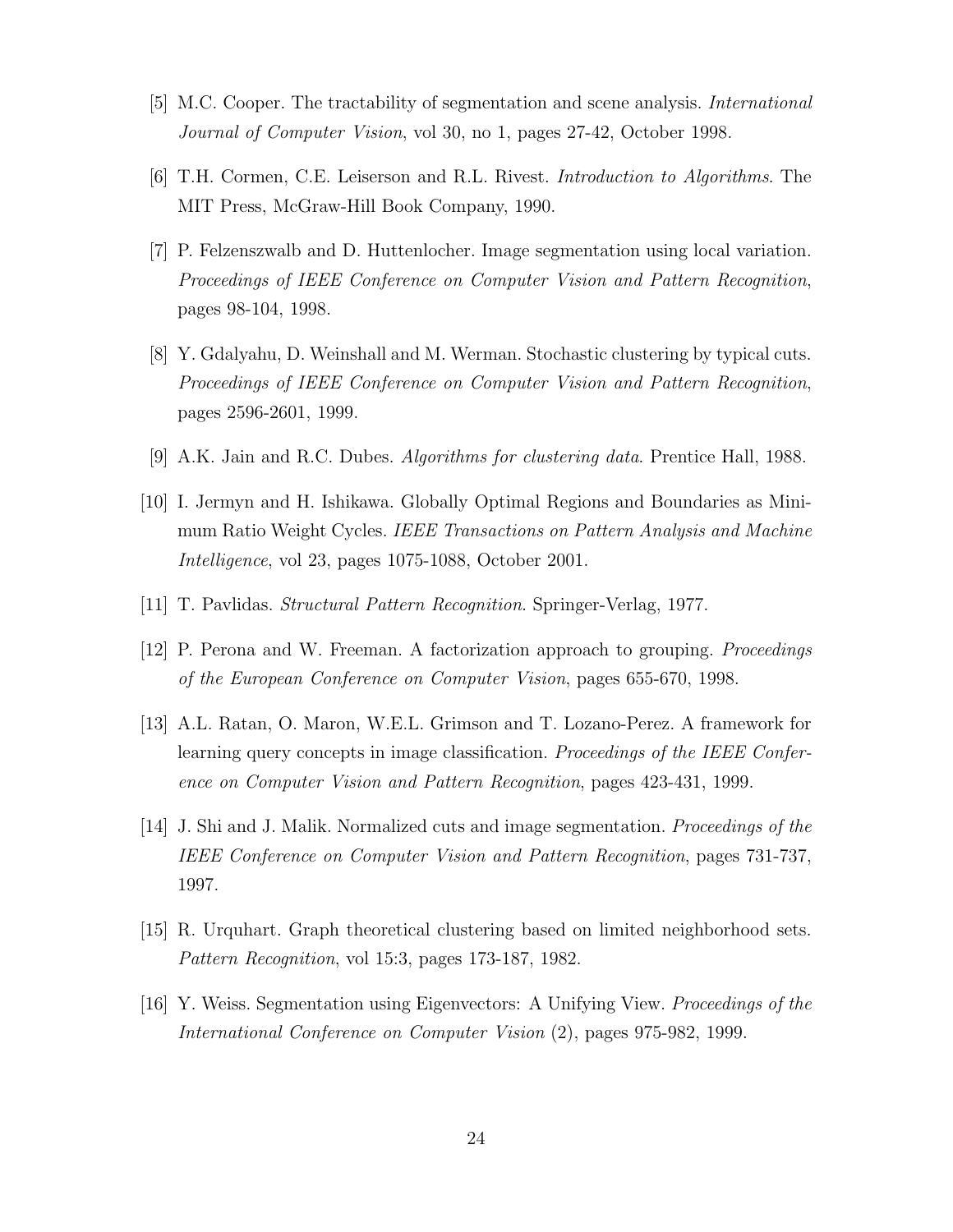- [17] M. Wertheimer. Laws of organization in perceptual forms (partial translation). W. B. Ellis, editor, A Sourcebook of Gestalt Psychology, pages 71-88. Harcourt, Brace and Company, 1938.
- [18] Z. Wu and R. Leahy. An optimal graph theoretic approach to data clustering: Theory and its application to image segmentation. IEEE Transactions on Pattern Analysis and Machine Intelligence, vol 11, pages 1101-1113, November 1993.
- [19] C.T. Zahn. Graph-theoretic methods for detecting and describing gestalt clusters. IEEE Transactions on Computing, vol 20, pages 68-86, 1971.